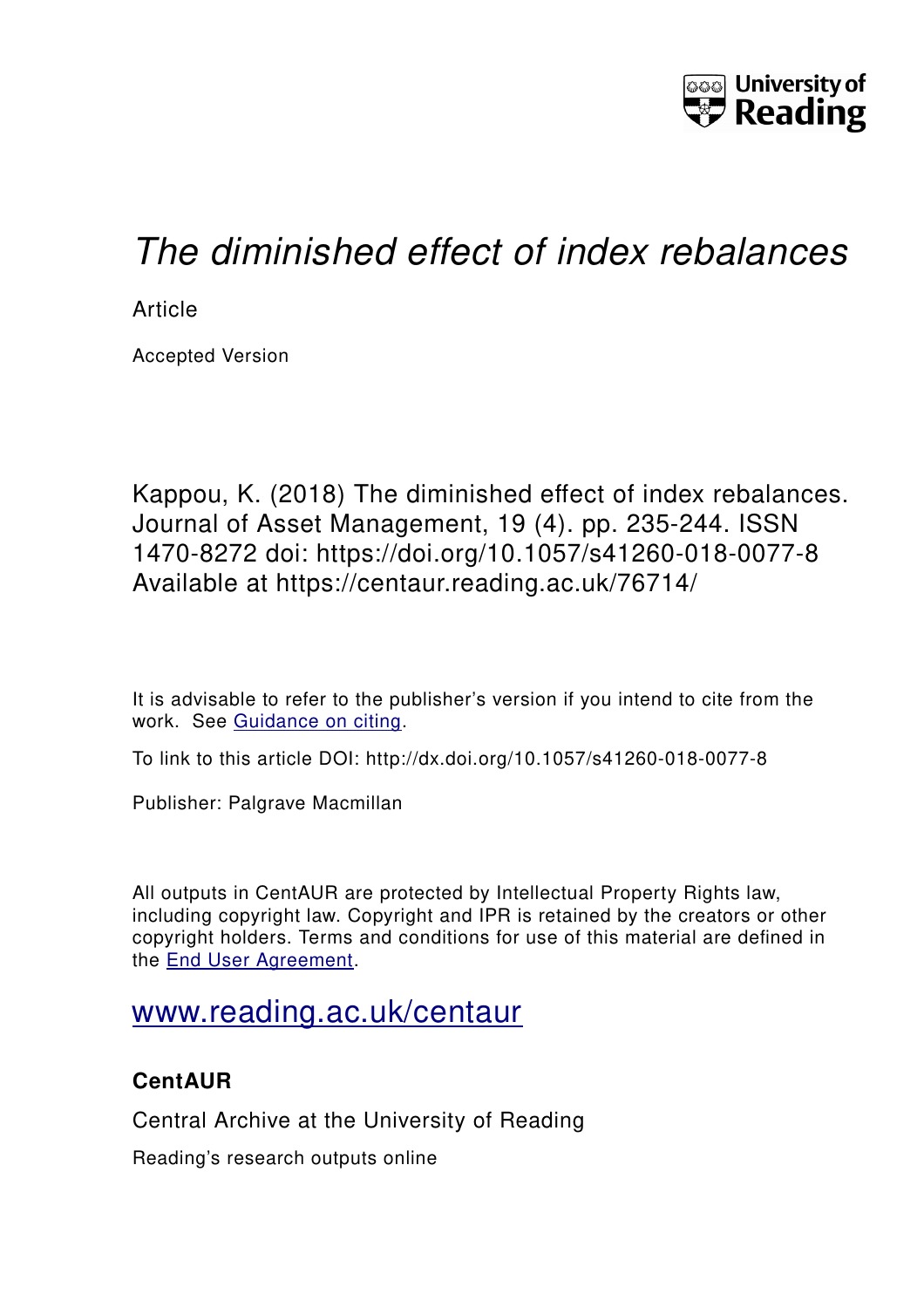## **The diminished effect of index rebalances**

Konstantina Kappou\*

This draft: April 2018

#### **Abstract**

The author revisits the strategy of trading S&P 500 index re-compositions under the pre- and post-crisis financial environments, proving that the return structure has significantly changed. The results show for the first time, that there are currently no tradable abnormal returns between announcement and event dates in the post-crisis sample period, indicating smoother rebalancing mechanisms by bank's client facing desks and better services for passive end-investors. The newly added firms inflate the S&P 500 index by less than 10 basis points per year. The results could be attributed to improved execution algorithms used by the banks, and potentially to the new regulatory reforms in the sector, which prevents financial institutions from taking large trading positions with their balance sheets.

**JEL classification**: G14

**Keywords**: index rebalancing, passive investment, S&P 500, additions, index funds

\*ICMA Centre, Henley Business School, University of Reading, Whiteknights Campus, Reading, RG6 6BA, United Kingdom k.kappou@icmacentre.ac.uk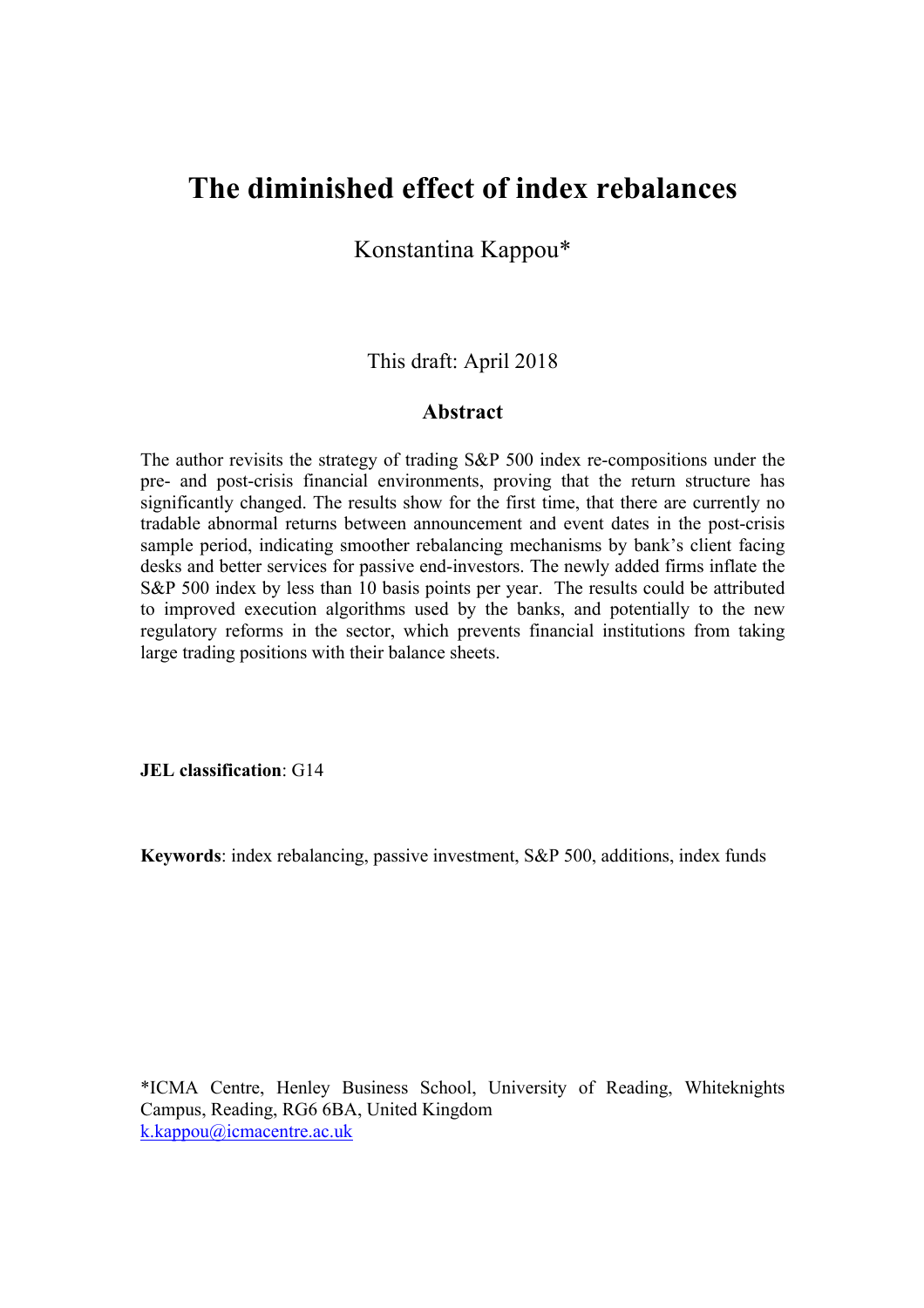Following the global credit crisis and the near collapse of the banking system, regulators and policymakers forced significant change upon the banking industry. Proprietary businesses once intertwined amongst customer facing businesses were no longer permitted within investment banks and were forced to find a different sponsor on the buy side. Predominantly hedge funds converted this liquidity pool, resulting in an unchanged supply to the investment managers. The customer facing businesses now left to bridge their short fall in revenue, aggressively sold direct market access products to many of the passive investment managers in house traders, making execution impact far more efficient.

This study revisits the strategy of trading S&P 500 index re-compositions under the new financial environment, that have historically been perceived as profit making opportunities by banks and active traders. After taking into consideration overnight and intra-day abnormal returns, this work analyses the price effects of S&P 500 index additions and the magnitude of the inflated index level, following a change in the constituents, on a yearly basis. Although the story of buying adds and selling deletes is far from new, the return structure has transformed significantly post the financial crisis and the regulation changes. Results show for the first time that tradable returns are non-existent following October 2008, and in contrast to previous research findings, there are currently no available profit opportunities. An important finding is that there are no abnormal returns during the date of event, indicating better index rebalancing services for passive end-clients. S&P 500 index re-compositions cost less than 10 basis points per year to the end-investor on average.

The diminished effects of index rebalancing are unarguably a result of better market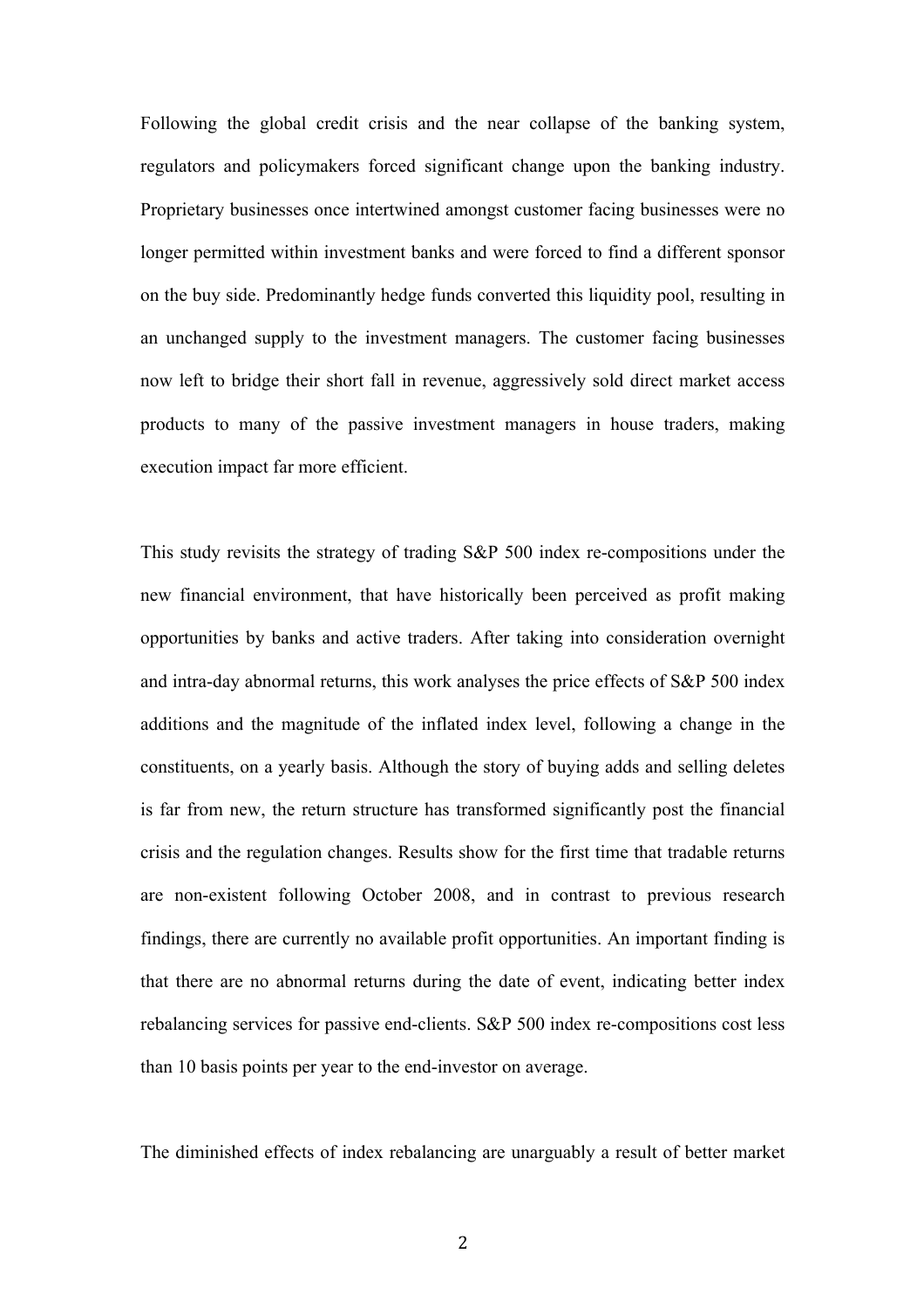knowledge by market participants. In particular, stock analysts may have become better at predicting the stocks involved in the index re-compositions (although in the case of S&P500, the rebalancing dates are not known in advance), and program trading desks may have improved their algorithm execution services, providing better market stability for the index and its new constituents. Moreover, the fact that the results are insignificant post the crisis could also support the argument that the new regulatory reforms may have helped in preventing financial institutions from taking large trading positions with their balance sheets. As a consequence, any potential conflict of interest that perhaps may have existed between client facing desks and end-investors during index-rebalancing periods is now eliminated.

The above results are good news for the passive community, proving a price discovery mechanism far more efficient than before, with negligible profits for arbitrageurs and mild effects on the overall index level. The findings of this study are in line with the rapid regulatory changes in banking infrastructure.

#### **Index announcement policies**

The aim of trading index re-compositions is to benefit from a price increase in the added stock and a price decrease in the deleted stock following the event however, the trading strategy depends on the announcement policy of the index provider. There are generally two types of announcement policies; the first one involves index changes whose event dates are pre-determined. The rebalancing dates are known to the market, (e.g. those of FTSE, Russell, and MSCI indices, amongst others) and the aim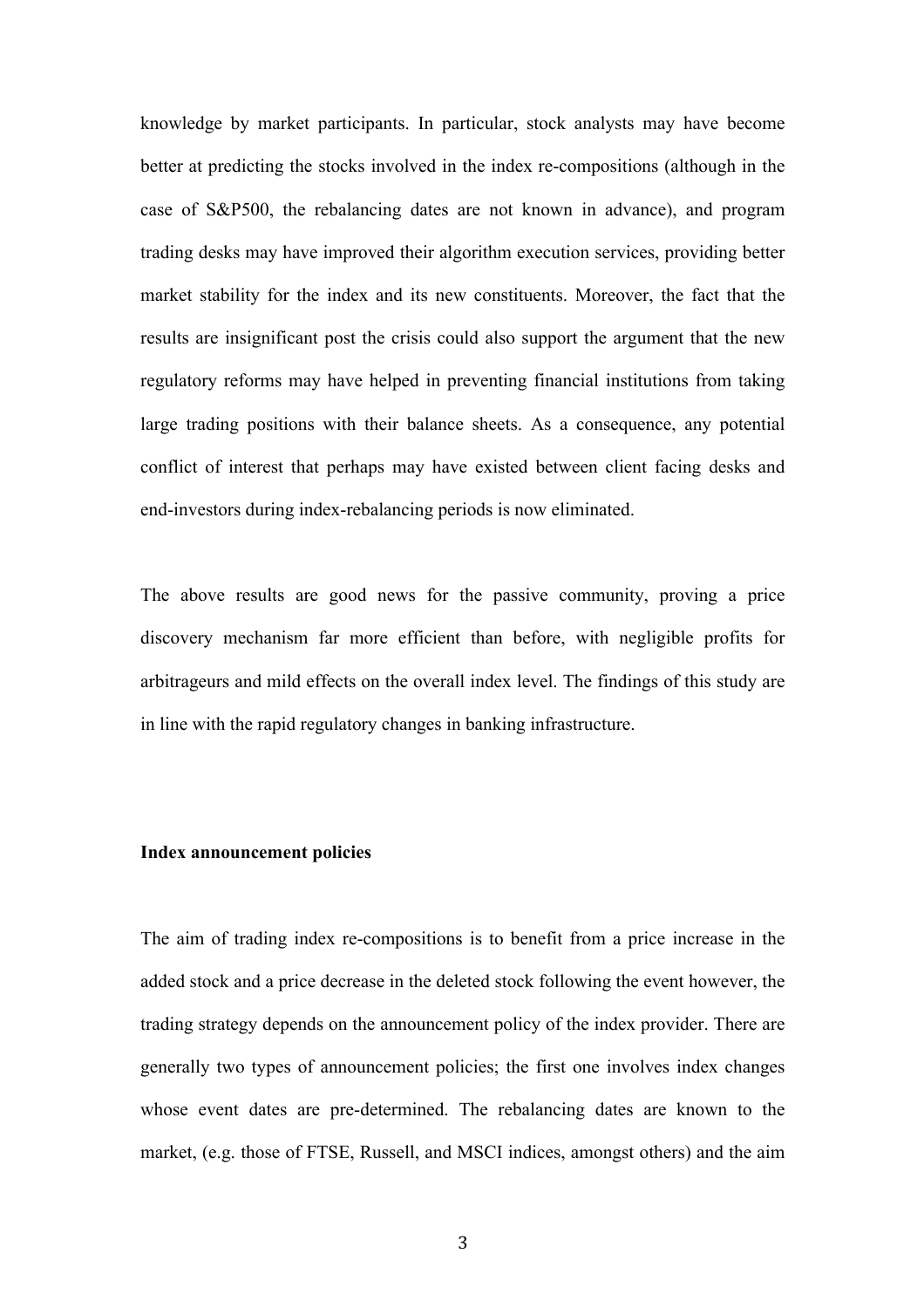is to anticipate the names of the stocks involved in the change, and take the relevant positions well before the event. For this type of announcement policy, the criteria for becoming an index member are well defined and made publicly available. In the case of FTSE 100 rebalances for example, where the main criterion is the company's capitalization, the anticipation of the event is a simple issue. Consequently, the market is well prepared for these events and the edge of the trader is limited. The second category involves indices, whose constitution is subject to change at any point in time, whenever necessary. The Standard and Poor's indices follow this policy and as a result, events are much more difficult to anticipate and criteria for addition to the index could be subjective, resulting to a more "opaque" process. This study relates to the second category of index announcement policy.

#### **The history of S&P index re-compositions**

The "S&P Game", as Beneish and Whaley have successfully characterized it in 1997, has its roots back in 1976; prior to that date, information about S&P 500 recomposition events was only occasional<sup>1</sup> and reported to the "S&P Outlook". After 1976, the index providers initiated the Overnight Notification Service, which allowed subscribers to be notified about index re-compositions the evening of the day that the change was decided, and the change taking place the following day. To alleviate significant price pressures on the stocks involved, the index committee changed the announcement policy again in 1989, and changes were pre-announced an average of five days before the event date.

<sup>&</sup>lt;sup>1</sup> Index changes were published every three to six months. The *Wall Street Journal* published index compositions very rarely.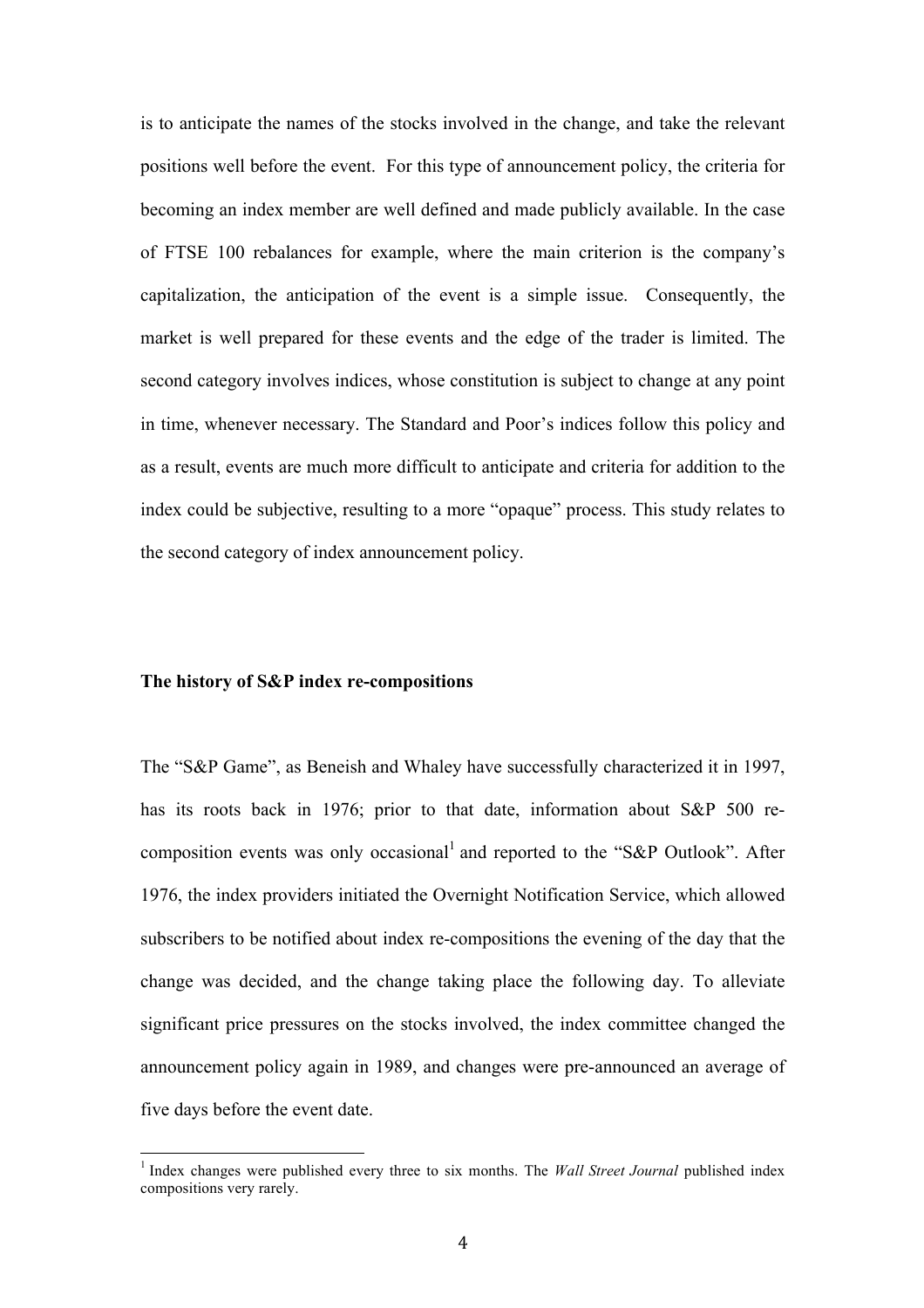The above changes and the fact that the committee takes into account a set of other factors (e.g. financial stability, sector representation, trading activity and free float amongst others) made the anticipation of events far more challenging. Companies that meet the criteria are entered in the Replacement Pool, a pre-selected list of firms eligible for addition. Entering the Pool does not guarantee entry to the S&P 500 and firms may be removed if they no longer meet the criteria. The reason for a rebalance is mainly caused by the fact that a firm needs to be deleted, which is why the previous literature has been mostly concentrated on added companies. The sample of deletions is almost always biased by other events, including restructuring, bankruptcy, merger and acquisition, making it difficult to collect a sample of "pure" deletions, i.e. with the addition being the driver (reason) of the re-composition event rather than the deletion. Hence, the findings of this work are exclusively focusing on additions to the index.

#### **Selected previous findings**

Due to the advent of index tracking which has its roots in 1976, index-rebalancing events were under close scrutiny, and their effects have been analyzed across the world. The S&P 500 index effect has been historically the most attractive, not only due to the nature of the announcement policy, but also due to the enormous amount of assets tied to the index.

Beneish and Whaley (1996) were the first to examine the effects of the new announcement policy that took place in 1989 and allowed for an average five-day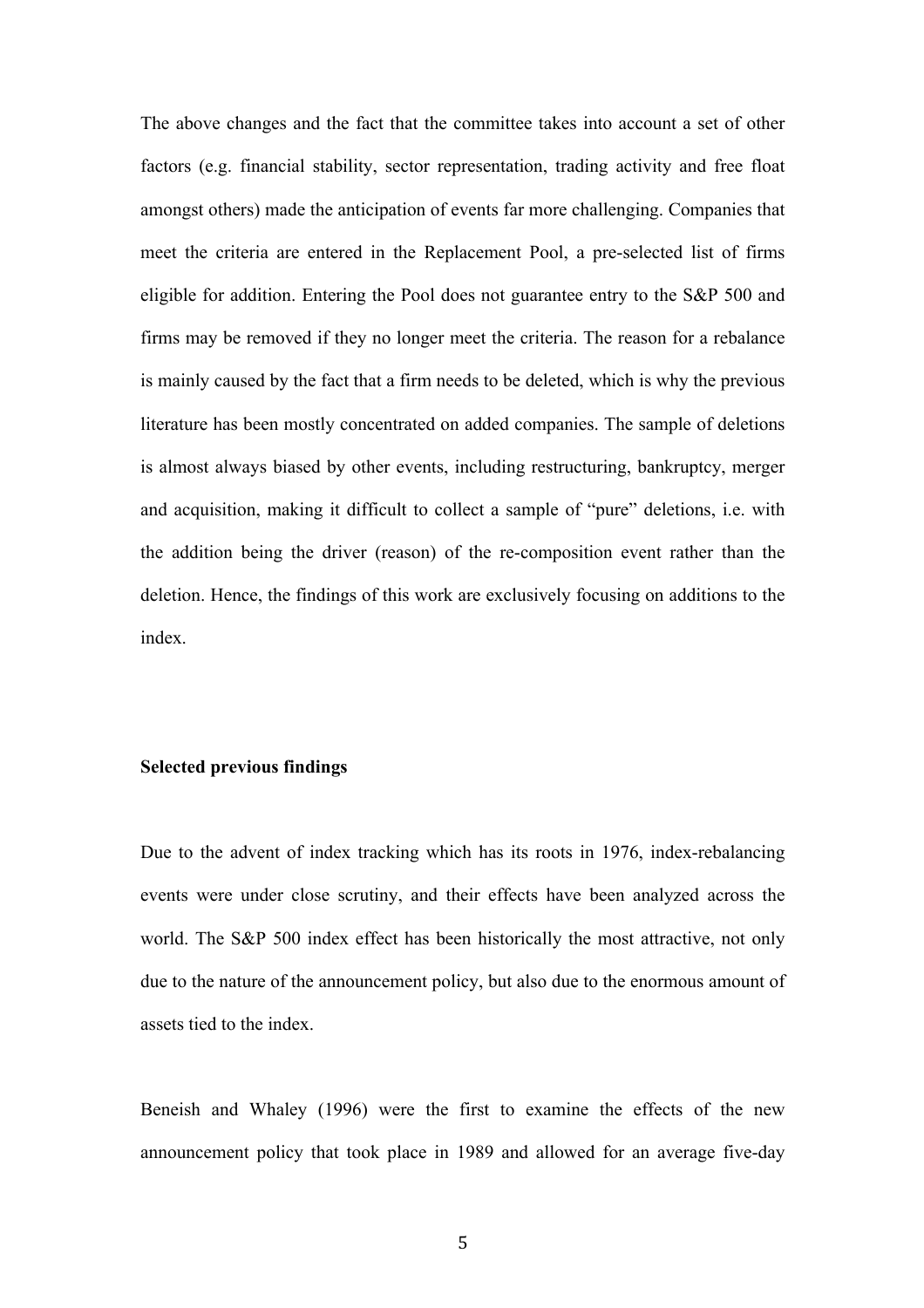window between announcement and event. They found a permanent price increase of circa 4%, with the average increase being greater under the new announcement policy. It was apparent that profitable opportunities aroused for active traders, who were buying the stock on announcement date and selling it at a premium to index fund managers on event date. Index funds generally prefer to wait until the change becomes effective, in order to minimize their tracking error. The more the money tied to the index, the more the potential for high returns due to increased trading volume, causing a larger price effect. As Pruitt and Wei proved in 1989, there is a positive relation between the abnormal return on the day after announcement and the net change in institutional ownership.

While there is a consistent strain of literature that has thoroughly proven significant price and volume effects following S&P 500 index changes, the theories underlying the reasons of these effects are different, depending on whether the price and trading volume increases are temporary or permanent, the module used for estimation of abnormal returns and the different sample period. Previous findings are in support of five different hypotheses about the price (and volume) performance of the firms involved in an index re-composition event; the *Price Pressure Hypothesis* supporting temporary changes in price and trading volume (Harris and Gurel, 1986), the *Imperfect Substitutes/Downward-Sloping Demand Curve for Stocks Hypothesis* supporting permanent changes in prices and temporary changes in trading volume (Shleifer, 1986), the *Information Content Hypothesis* supporting permanent changes in prices and temporary changes in trading volume (Dhillon and Johnson, 1991), the *Liquidity Cost Hypothesis* arguing for permanent changes in prices and trading volume (Edmister et al, 1994 and 1996) and the *Market Segmentation/Investor*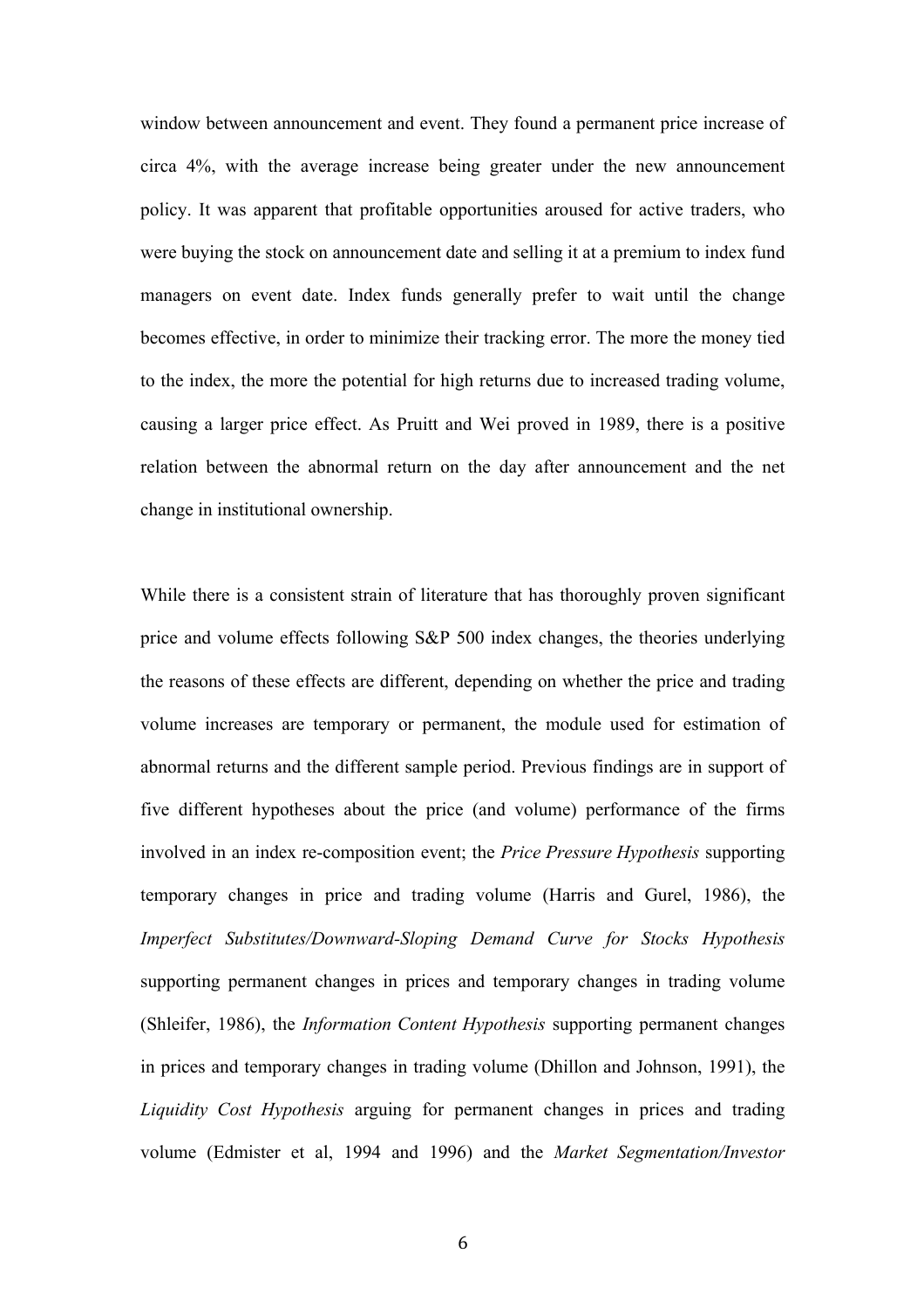*Recognition Hypothesis* assuming asymmetric effects between additions and deletions (Chen et al, 2004).

The impact of index re-compositions has also been examined worldwide and for indices such as the FTSE 100 (Mazouz and Saadouni, 2007), the MSCI (Chakrabarti et al, 2002), the NIKKEI 225 (Liu, 2006), the TSE (Kaul et al, 2000), the Russell 2000 (Madhavan, 2003), the DAX (Deininger et al, 2000), the AEX (Doeswijk, 2005) and the DJIA (Beneish and Gardner, 1995). Recent work has also looked at the social index effect by looking at the effects of KLD MSCI Social index re-compositions to prove whether investors are sensitive about social responsibility and whether this is reflected in their investments (Kappou and Oikonomou, 2016).

The purpose of this study is neither to establish evidence for one of the aforementioned hypotheses, nor to examine long-term firm performance in general. The focus of this work is to answer three important questions; first, to determine whether the strategy of trading S&P 500 additions is still lucrative for proprietary desks or other active market participants, assuming there is no anticipation or speculation of the upcoming events (i.e. that a trading position is originated after the announcement of the event). Second, to establish to what extent the 2008 financial meltdown, better execution algorithms and regulatory reforms may have affected the trading behavior of banks' client facing desks during rebalancing periods, and hence improved market efficiency and passive end-investor services. Third, to ascertain the hidden cost of "being passive", by looking at the level that the newly added firms inflate the index on a yearly basis, due to their better stock price performance just before their inclusion in the S&P 500.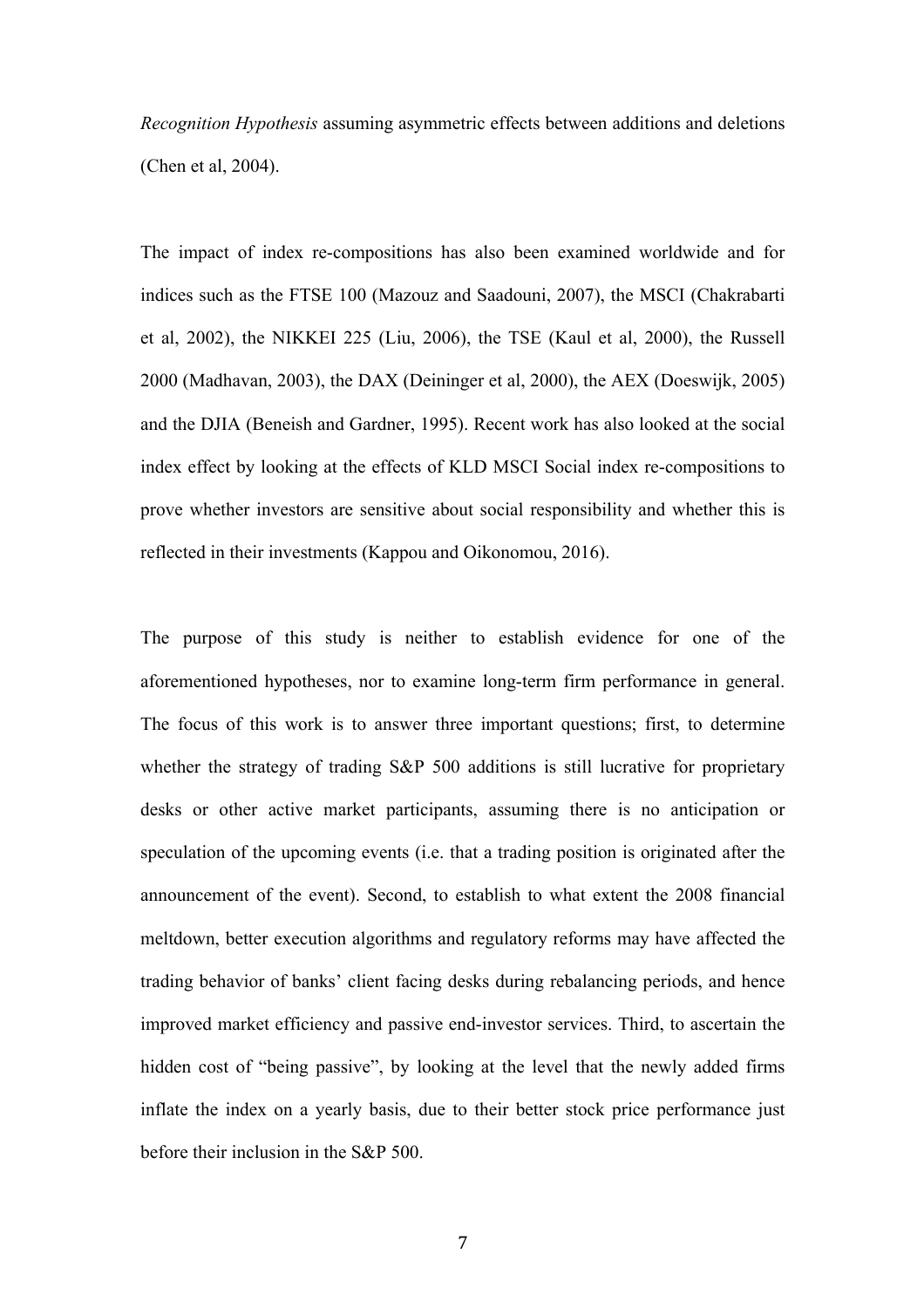The following section analyses the specifics of the trading strategy around the event window, given the timing of addition announcement and the period until the actual event, assuming no anticipation of the upcoming index re-composition.

#### **The S&P 500 re-composition event window**

The S&P index committee announces future index re-compositions on the Standard and Poor's website. The press release is out after the market close, making it impossible for market participants to trade immediately, i.e. in the evening of the announcement date (AD). The first potential trading opportunity takes place in the morning of the day after (AD+1). Therefore, a calculation of a close-to-close abnormal return from AD to AD+1 would be irrelevant to active traders, since only the open-to-close abnormal return of AD+1 is tradable. The actual index change takes place on the event date (ED), which follows on average five days after announcement. The change becomes effective at the close of business of the event date, and the S&P trades under its new composition in the morning of the day after (ED+1). The socalled "S&P Game" assumes that arbitrageurs can benefit from index recompositions, by buying the added stock just after announcement and selling it to the index funds on the effective date.

Measuring abnormal return performance on a market close-to-market close basis cannot show whether active traders can achieve profits by trading the added stocks around the event period. This can only be determined if the analysis includes intraday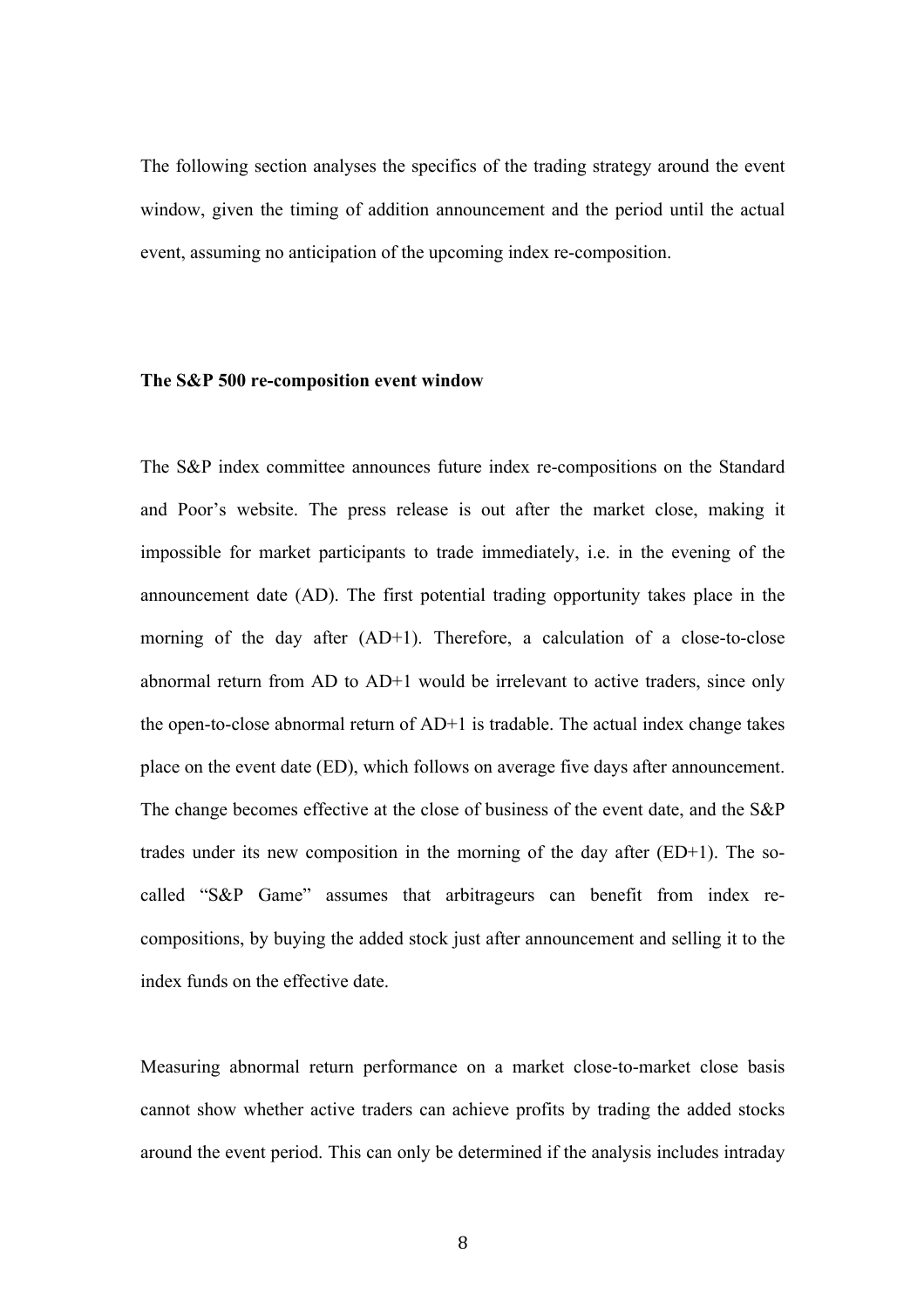(and overnight) stock price performance. Although previous research has extensively covered the effects of additions and deletions to the S&P 500 on price and trading volume, there were only a few studies that focused on tradable returns.

Beneish and Whaley (1996 and 2002) examined overnight returns for two different sub-periods to measure the part of the stock price increase that is non-tradable. They reported an increase in the overnight performance from the evening of announcement date (AD) until the morning of the day after (AD+1 open). For the first sub-period the overnight return was 2.46% with an intraday return the day after of -0.6% and for the second sub-period the overnight return increased to 5.84%, whereas the intraday return of the day after decreased to -0.85%. Despite the fact that there were no positive tradable abnormal returns during the first day after announcement, there was an abnormal return between announcement and event of approximately 5%.

More than a decade later, Kappou et al (2010), shed light not only to overnight returns, which were of similar levels to those of Beneish and Whaley, but also to tickby-tick abnormal returns and trading volumes, which were examined for the first time in the S&P 500 index effect literature. More specifically, they defined a trading strategy by taking the relevant short and long positions in the added companies resulting in a profit of 7% on average (excluding transaction costs).

This study revisits the above findings in light of the new market developments post the financial crisis, that have affected the activity of proprietary traders and banks' client facing desks. First, an analysis of close-to-close, intraday and overnight abnormal returns presents the current effects on price performance and tradable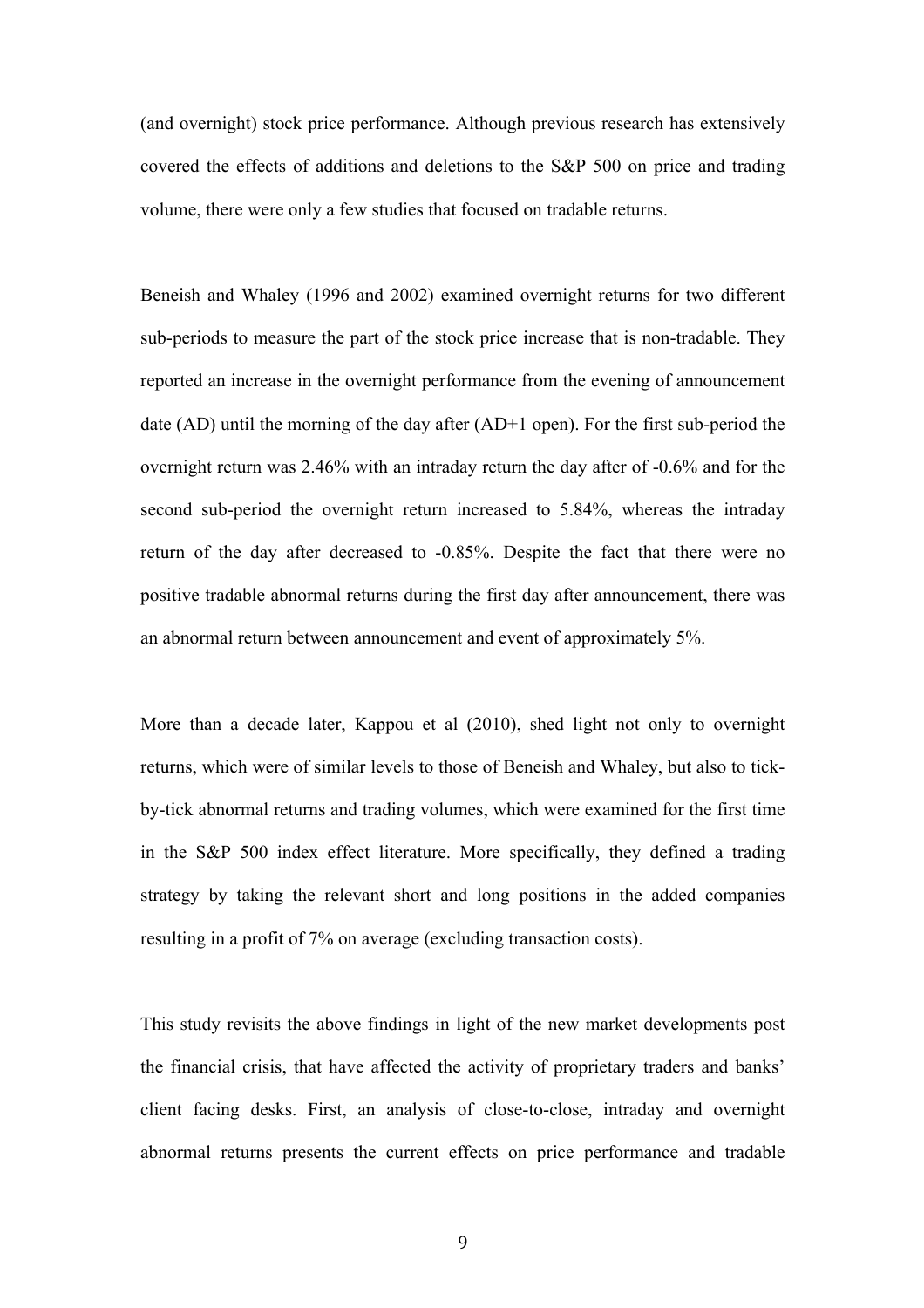profits around index re-compositions. Second, the sample is split into two sub-periods to establish whether the financial crisis followed by the new regulatory reforms has affected trading behavior and market efficiency. Third, this work measures the extent by which the S&P 500 index is inflated by the newly added stocks through time, before passive investors have the opportunity to invest in the new index composition.

#### **Methodology and Data**

#### *Methodology*

The effects of S&P re-compositions have been historically measured by event study methodologies using daily data. Previous research has been using various forms of abnormal return calculations during the period where the event takes place (also referred to as event window). A common method refers to Market Risk-Adjusted Returns. The systematic risk-adjusted model is similar to a one-factor model and assumes that all firms linearly depend on the market portfolio. The model parameters are calculated based on an estimation period taken from a sample of data outside the event window, either before or after the event, or a combination of the two. The Market Risk-Adjusted approach has been adapted in the studies of Goetzmann and Garry (1986), Harris and Gurel (1986), Shleifer (1986), Lamoureux and Wansley (1987), Jain (1987), Dhillon and Johnson (1991), Edmister et al (1994), Erwin and Miller (1998) and Malkiel and Radisich (2001).

Another method of calculating abnormal returns is the Market Adjusted Return approach, where the stock's abnormal return is regarded as the difference between the stock's return and that of the benchmark on a given trading day. This is a more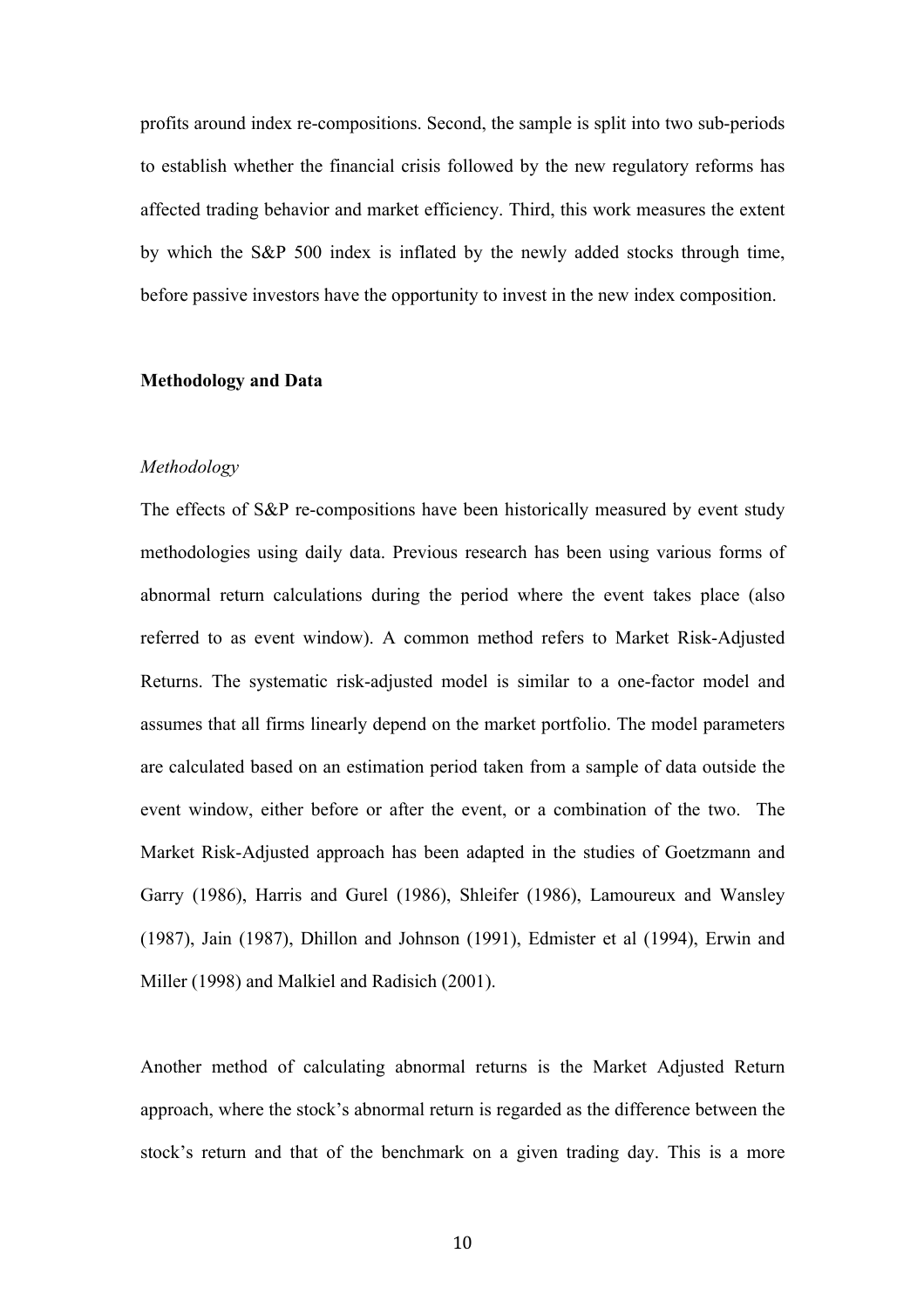straightforward process and relies on the assumption that the systematic risk of all stocks are equal to unity, and is adopted in this study for the following four reasons; firstly, the S&P 500 members are companies of very large market capitalization in line with the index inclusion criteria. It would be therefore expected that their systematic risk would be very close to unity<sup>2</sup>. Secondly, due to the fact that an analysis is also performed based on open-to-close and overnight abnormal returns, obtaining two sets of coefficients for each type of abnormal return would complicate the results without adding any valuable benefits. Thirdly, there is evidence of bias in the selection of the estimation period in order to obtain the regression coefficients, including the problem of non-stationary bias and the fact that firms are likely to perform well before the event, amongst others (see Jain, 1987). Lastly, the Market Adjusted approach has been used by a plethora of studies (see Woolridge and Ghosh, 1986; Beneish and Whaley, 1996 and 1997; Cusick, 2002; Wurgler and Zhuravskaya, 2002; Chen et al, 2004).

#### *Data*

Data of all the names, announcement and event dates were obtained by Standard and Poor's corporation from January 2002 until November 2013. Out of a total of 276 firms, 16 were removed due to lack of data and 32 were excluded, as they were not considered pure additions for two reasons; they were either a result of a break up of an existing index member company or of a reconstruction of the original company. If these firms were included, other effects than that of index membership could have affected price performance. The final sample consists of 228 additions. The data are

 $2^2$  To support this argument, a calculation of betas using a single-index model and a post-event estimation period of 1-year (following the method of Jain,1987), shows that the average level of the added firms' systematic risk is 1.16.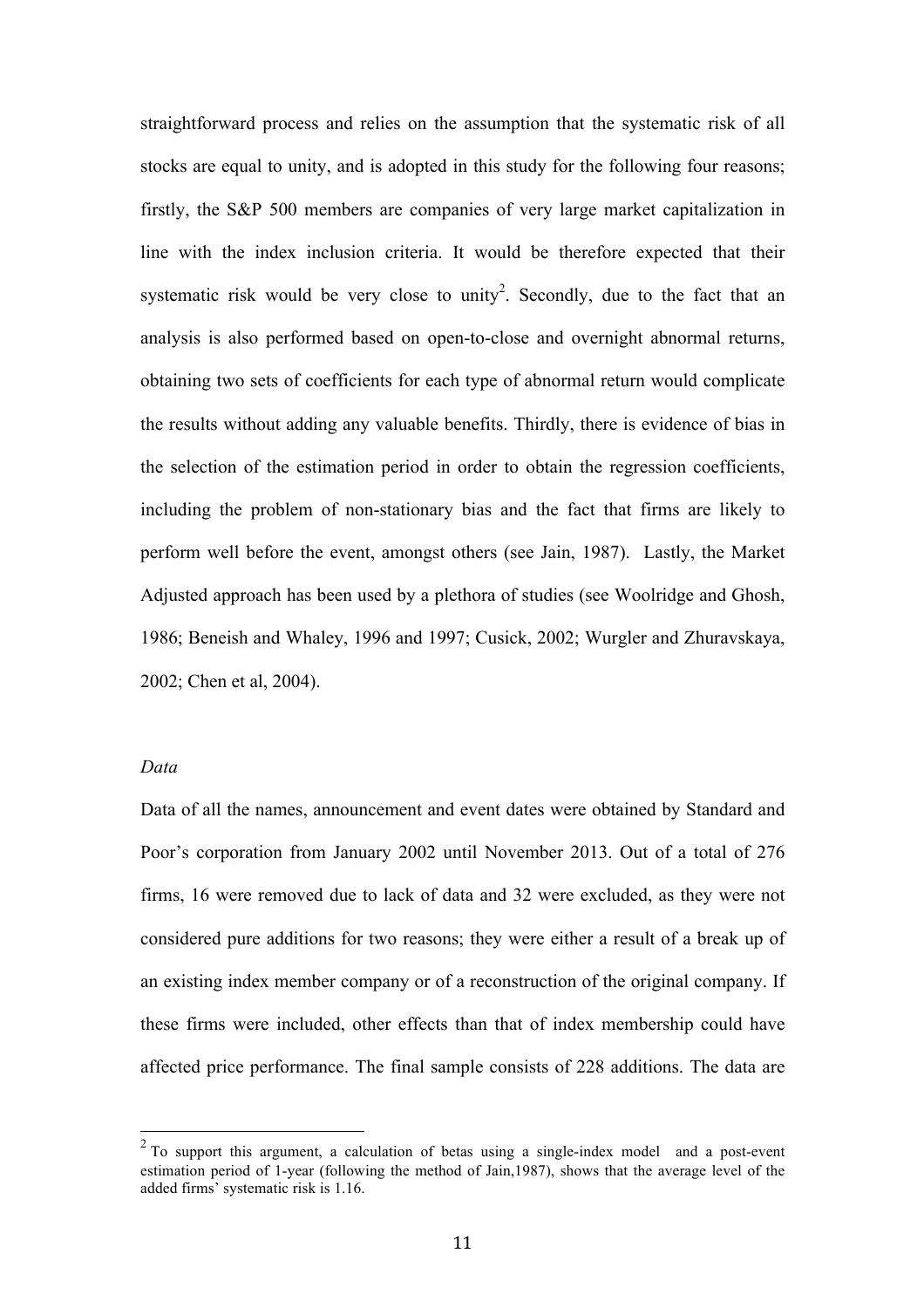also split into two different sub-periods for further analysis before and after October 2008<sup>3</sup>. Stock and index closing and opening prices adjusted for dividends and corporate actions are obtained from Reuters.

An analysis is performed based on the construction of a short and long term event window. The short-term event window refers to the period from three weeks before the event (15 trading days) until four weeks after the event (20 trading days), whereas the long-term event window ends one year (252 trading days) after the event. Closeto-close and open-to-close abnormal returns are calculated using market-adjusted returns, as follows:

$$
AR_{CTCit} = R_{CTCit} - R_{CTCmt} \tag{1}
$$

where *AR<sub>CTCi</sub>* is the security's close-to close abnormal return at a particular time t,  $R_{CTCi}$  is its realised ex post close-to-close return and  $R_{CTCm}$  is the market's (S&P 500) ex-post realised close-to-close return at that time t.

The close-to-close abnormal returns for all firms are then averaged against the total number of inclusion announcements *N,* for each day *t* of the event window as:

$$
AARcrc_t = \frac{1}{N} \sum_{i=1}^{N} ARcrc_{it}
$$
 (2)

<sup>&</sup>lt;sup>3</sup> October 2008 is considered the most appropriate date to divide the sample given the series of financial events (Lehman bankrupty, Fannie Mae and Freddie Mac take over by the US governement, and Merill Lynch take over by Bank of America)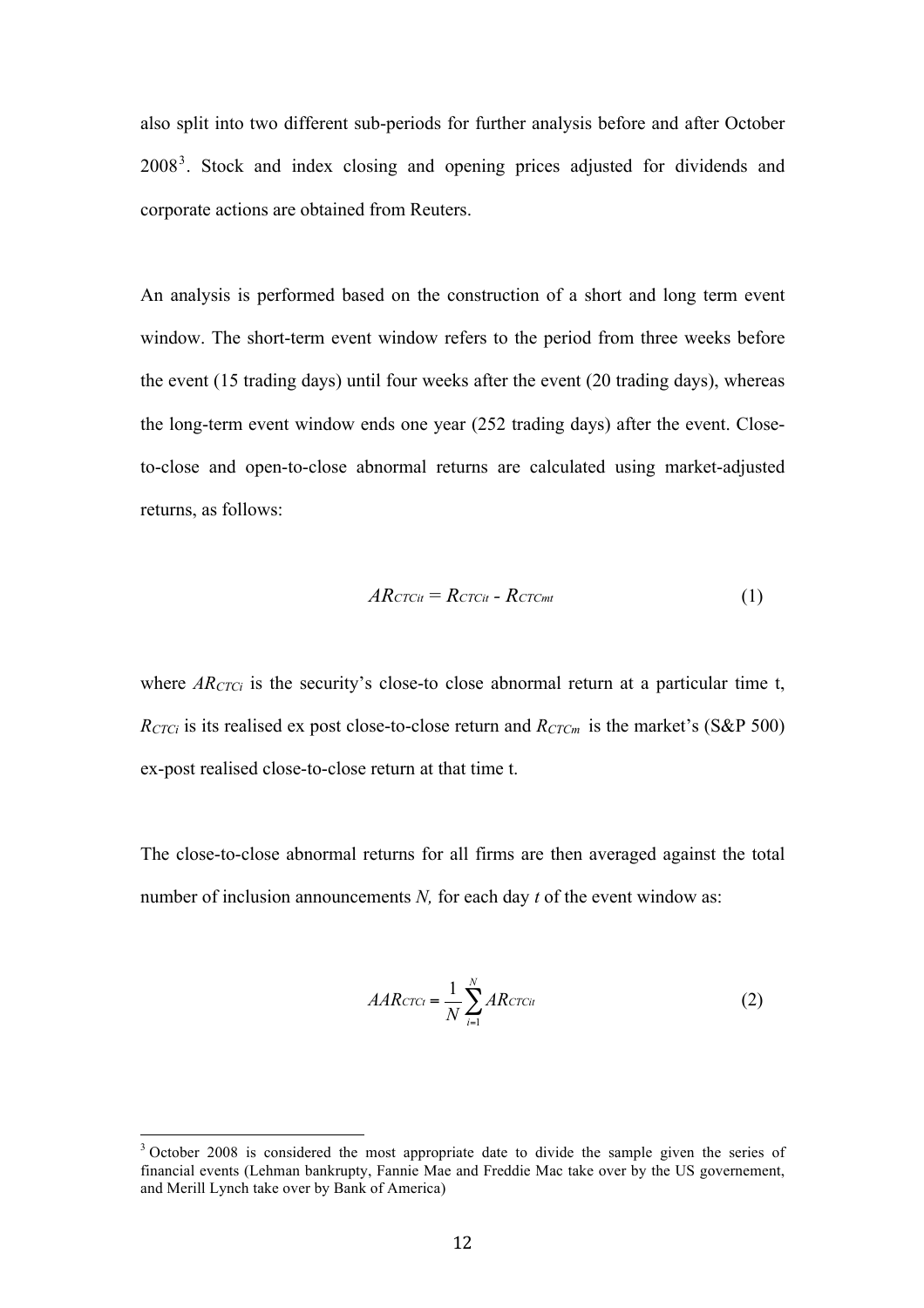where  $AAR_{CTCt}$  is the average close-to-close abnormal return on day t,  $t = AD-15$  to ED+20 for the short-term event window, and  $t = AD-15$  to ED+252 for the long-term event window.

The t-statistics are reported for all daily abnormal returns and are defined by:

$$
t - stat = \frac{AAR_{\text{CTC}t}}{\hat{S}(AAR_{\text{CTC}t})/\sqrt{N}}
$$
(3)

where  $AAR_{CTCi}$  is the average close-to-close abnormal return on day t and  $\hat{S}(AAR_{CTCt})$ is the standard deviation of the abnormal returns on day t.

Accordingly, the open-to-close abnormal return (OTC) is obtained by subtracting the open-to-close performance of the stock from that of the S&P 500 index at each trading day. The overnight abnormal return (OVAR) is then derived by subtracting the open-to-close abnormal performance from the close-to-close abnormal performance, as shown in the following equations:

$$
ARor_{\text{Cit}} = Ror_{\text{Cit}} - Ror_{\text{Cmt}} \tag{4}
$$

$$
OVAR_{it} = ARcr_{\text{Cit}} - ARcr_{\text{Cit}} \tag{5}
$$

where, in the case of the e.g. first day after the S&P press release,  $R_{CTCit}$  and  $R_{CTCmt}$ are the close-to-close returns between announcement day (AD) and the following day (AD+1) for the stock and the S&P 500 respectively,  $R_{OTCit}$  and  $R_{OTCmt}$  are the open-to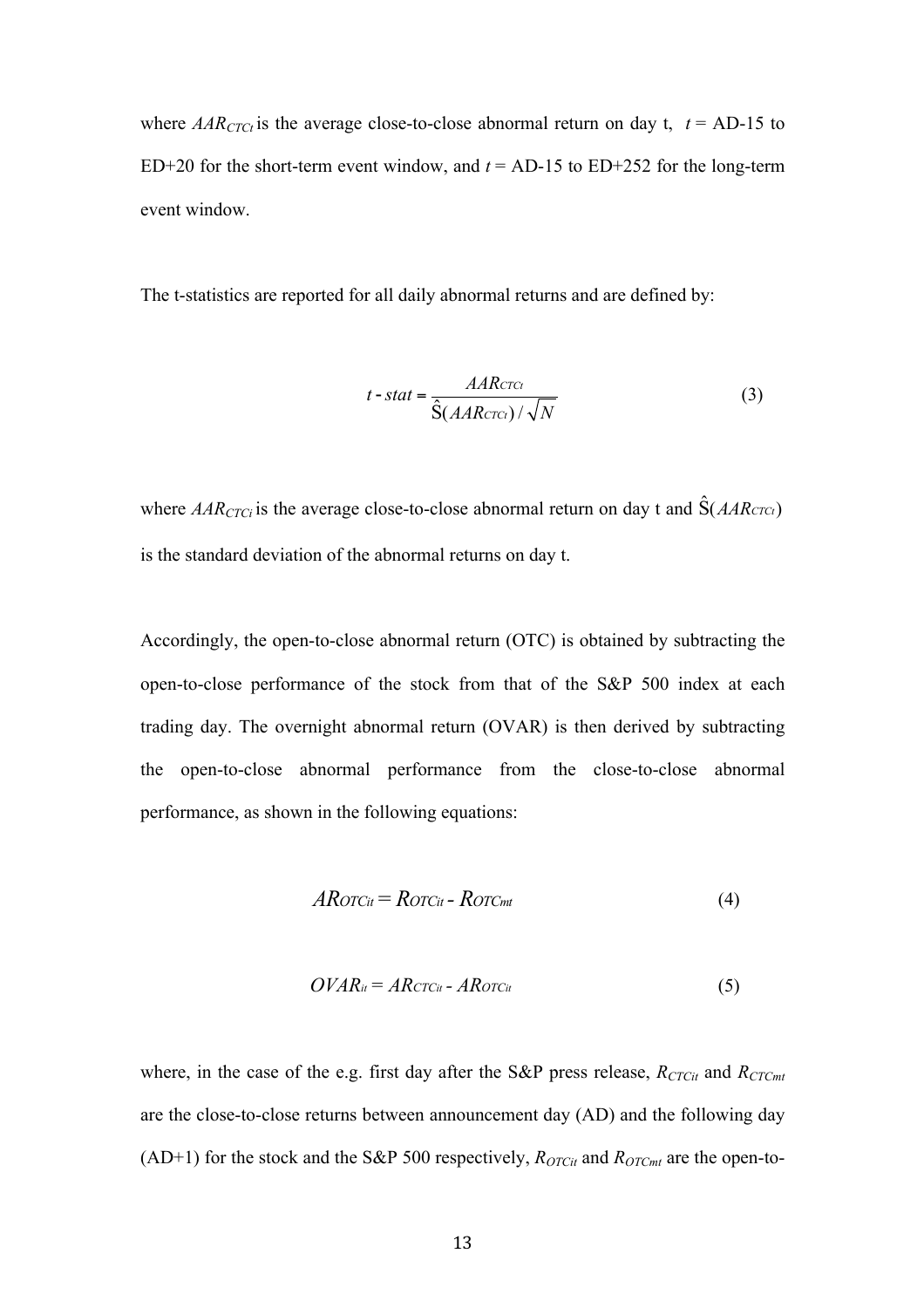close returns between AD+1 open and AD+1 close for the stock and the benchmark respectively, *AR<sub>CTCit</sub>*, *AR*<sub>OTCit</sub> are the close-to-close and open-to-close abnormal returns for each stock, respectively, and  $OVAR_{it}$  is the overnight (non-tradable) abnormal return between AD close and AD+1 open for each firm. This date is of particular interest, as it reflects the efficiency of the market to reflect the increase in the price of the newly added firm, affecting the opportunity of tradable profits.

Although stocks belonging to the S&P 500 are large value stocks with significant trading activity and efficient price discovery, it is important to note that opening prices need to be treated with caution, as they may not always reflect accurate estimates of the stock's current value and potentially affect the robustness of the findings. Opening prices experience higher volatility and a more negative autocorrelation pattern than closing prices, after taking into account information arrivals (Amihud and Mendelson, 1987 , Stoll and Whaley, 1990). This behavior may be attributed to traders overreacting to overnight information by trading quickly upon the market open and pushing prices away from their fundamental levels (Kim, 2013).

#### *Abnormal performance between announcement and event*

According to the rules of the S&P 500 index Committee, changes are preannounced at an average of five days before the actual event. In the 2002-2013 sample, the shortest period between announcement date and effective date is one day (i.e. the event takes place the day following announcement) and the longest is twenty-seven days. As the number of firms with more than seven days between announcement and event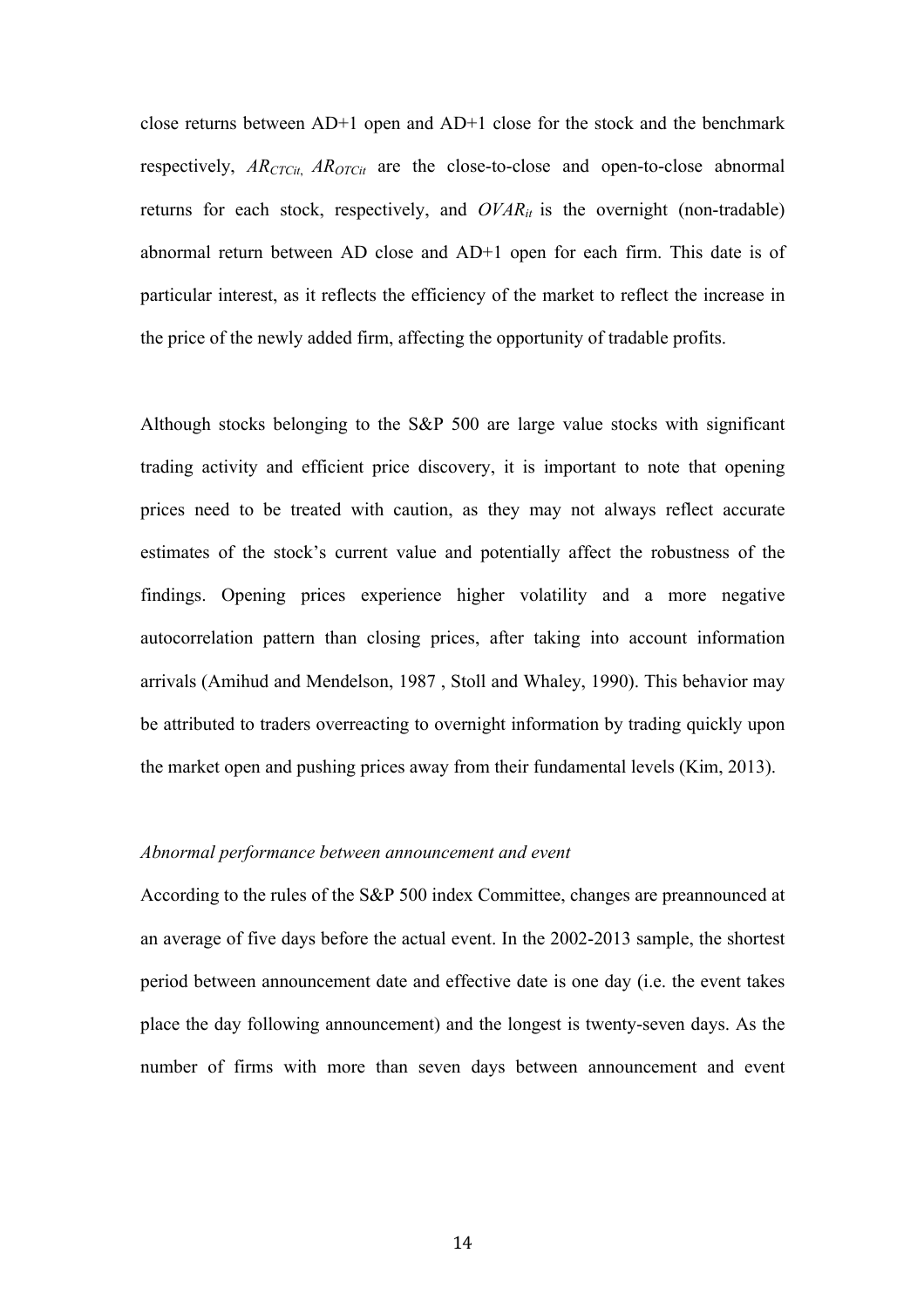radically diminishes, the daily average firm performance is not reported in the exhibits beyond AD+7.<sup>4</sup>

#### *Transaction Costs*

The above estimations of abnormal returns do not include transaction costs. Trading costs reflect the price impact of executing a transaction and depend on the type of the market, liquidity of stocks and timing of trades. Kappou et al 2010, argue that bid-ask spreads tend to be wider at the market close than during the trading day. In their study of S&P 500 index additions for the period 1999-2000 using tick-by-tick data, they found that the bid-ask spread as a percentage of the mid-price was 45bps on average if calculated at the close, and only 12bps if calculated during the day. Based on these findings, the abnormal returns of this study could be affected by approximately up to 45 basis points for a round trip transaction (buy and sell) if trading costs were taken into account.

#### **Results**

An analysis of the price effects following addition to the S&P 500 is presented in Exhibit I. Close-to-close abnormal returns are reported from fifteen trading days before the event announcement until four weeks after the actual event. There is no evidence of significant abnormal returns before announcement, apart from a marginal average price increase of 0.36% four days before. This result may suggest that the market may have not anticipated the event, consistent to the fact that S&P 500 re-

<sup>&</sup>lt;sup>4</sup> There are only 10 firms in the sample that were added to the index more than 7 days following announcement.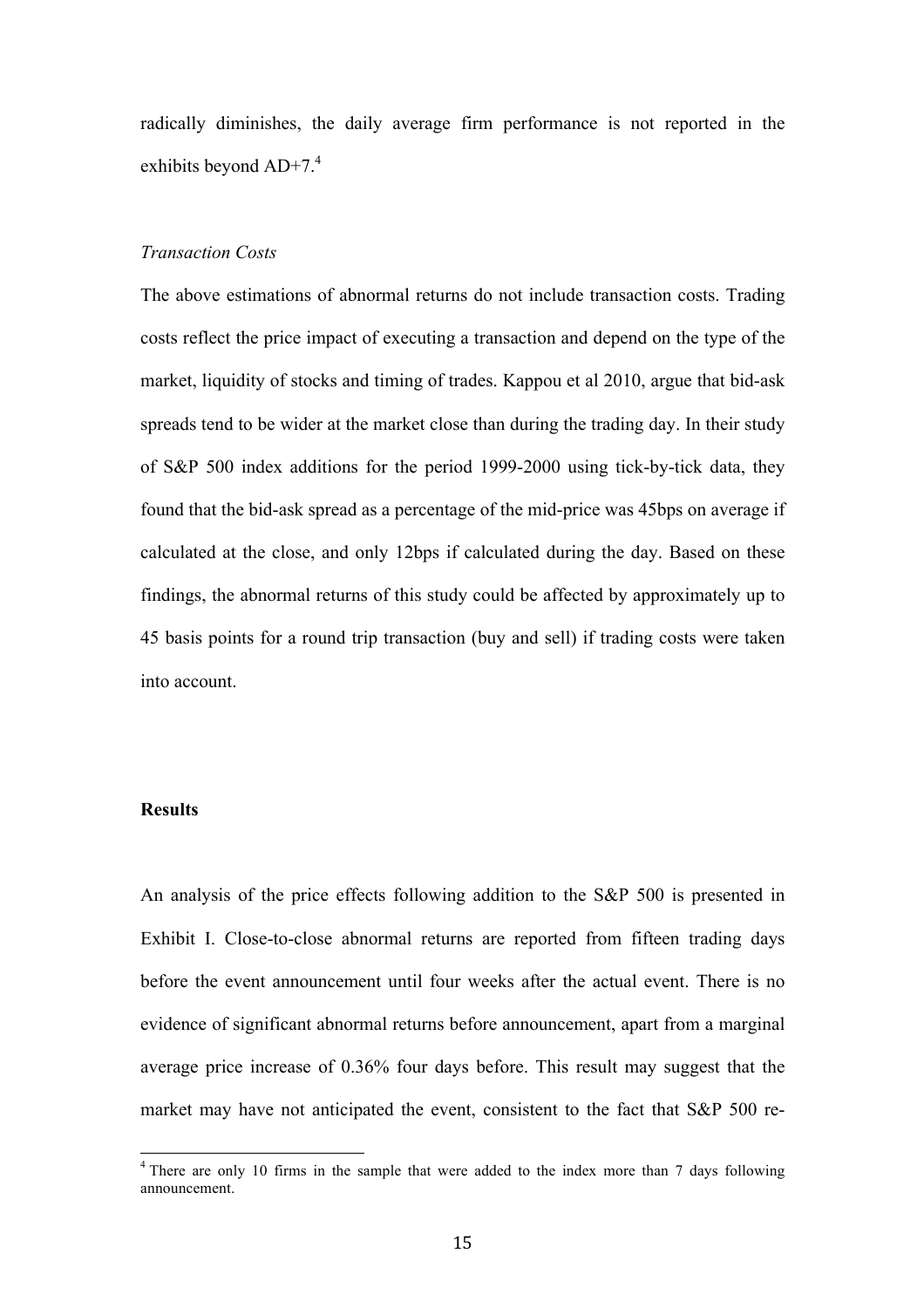composition dates are not known in advance. Another potential explanation could be that trading volume has absorbed any speculative pre-event activity or that trading has taken place well before the event with no market impact, or both of the above.

The first significant price jump takes place on the first day after announcement  $(AD+1)$  and is of the magnitude of 3.01%, which is highly significant. Following this date, there are no further significant abnormal returns, apart from the date that the event is effective (ED). Particularly, by the close of business of the event date (ED), there is a highly significant abnormal return of 0.53%, indicating a price pressure potentially caused by index fund rebalancing over the last minutes of the trading day and/or the orders of the closing auction (see Kappou et al, 2010). Following this date, there is a series of negative returns for at least one month after the event, demonstrating a price reversal. The negative returns are statistically significant only on days ED+4 and ED+12. The reversal fully offsets the price increase that was accumulated since the date of announcement, resulting to the overall price effect being considered negligible.

When looking at the average long-term firm performance (Exhibit II), the average cumulative abnormal returns are of particular interest. There is a clear price reversal over the period of three months after inclusion, indicating that the importance of S&P 500 index membership, previously considered as a seal of approval, is now insignificant. The S&P index committee always argued that addition to the S&P 500 should not be treated as information about the future prosperity of the firms however, the market has historically treated these events as evidence of superior future performance (see Jain, 1987, Jacques, 1988 and Denis et al, 2003).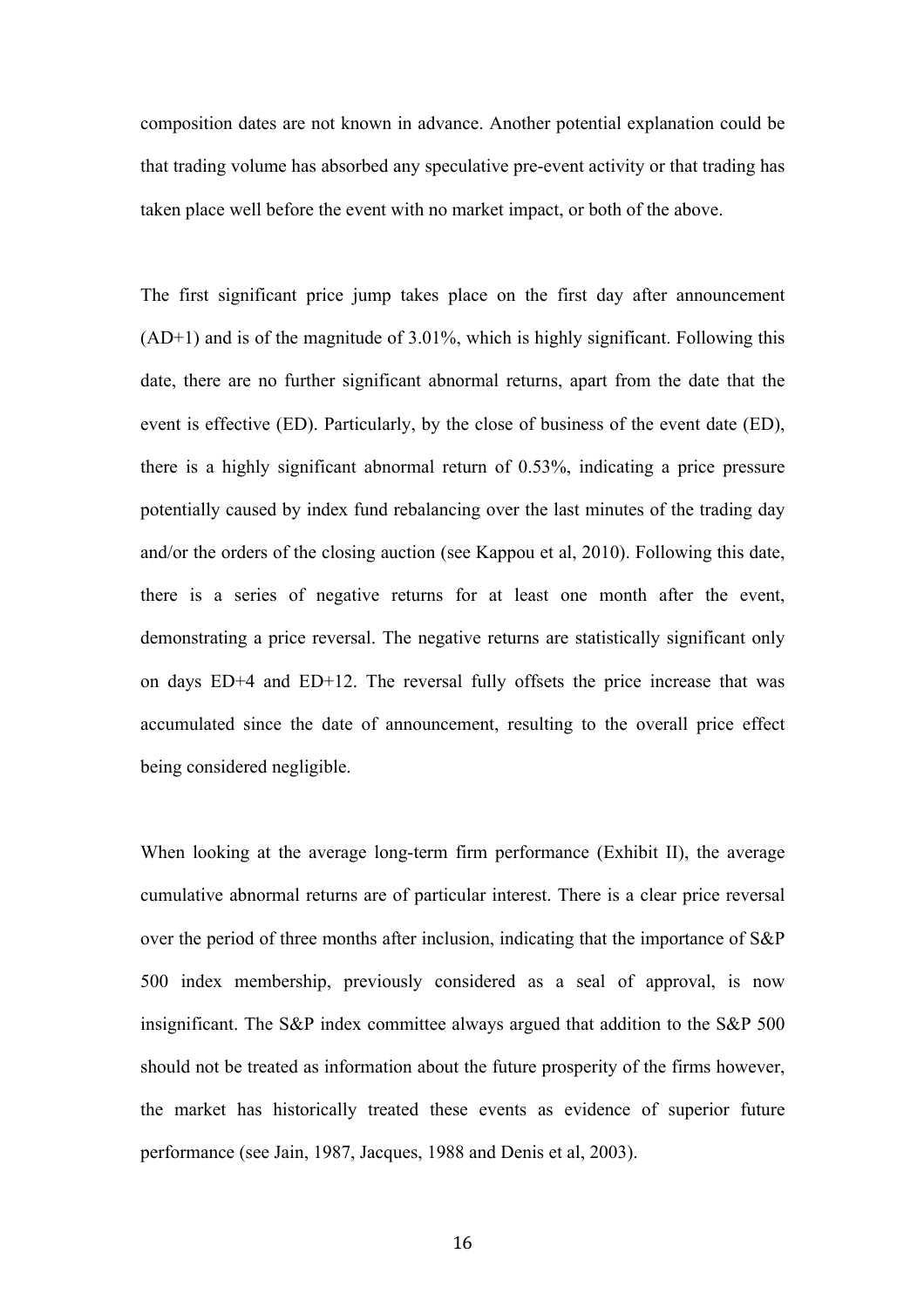The above results are very different to those of previous studies. In particular, previous research (conducted using older samples/different time periods) reports significant abnormal performance not only on the first day after announcement, but also between announcement and event, allowing active traders to achieve profits at the expense of index trackers. Beneish and Whaley (1996) estimate an abnormal return of 2.52% from the close of AD+1 until the close of ED, while Kappou et al (2010) report a significant return of 4.3%.

The second part of the results refers to the intraday and overnight abnormal performance for the whole sample and for two sub-periods, before and after the financial crisis. Exhibit III illustrates the short-term event window with close-to-close, open-to-close and overnight abnormal returns for the whole sample. It can be seen that the open-to-close abnormal return on the first day after announcement  $(AD+1)$  is negative and reaches -0.22%, a figure that is statistically insignificant. This indicates that all the price increase took place overnight, with an overnight abnormal return of 3.23% (i.e. from the close of announcement date (AD close) until the morning after (AD+1 morning)). In other words, an overnight abnormal return of 3.23% together with an open-to-close abnormal return of -0.22% constitutes the 3.01% close-to-close abnormal return, that was reported in the previous analysis.

When looking at the two sub-samples (Exhibits IV and V) the pattern is similar for the pre-2008 sub-period with almost all the abnormal return taking place overnight  $(3.21\%)$ , and a negligible intraday positive performance on AD+1  $(0.07\%)$ . When looking at the post-2008 sub-period, the overnight return still constitutes the major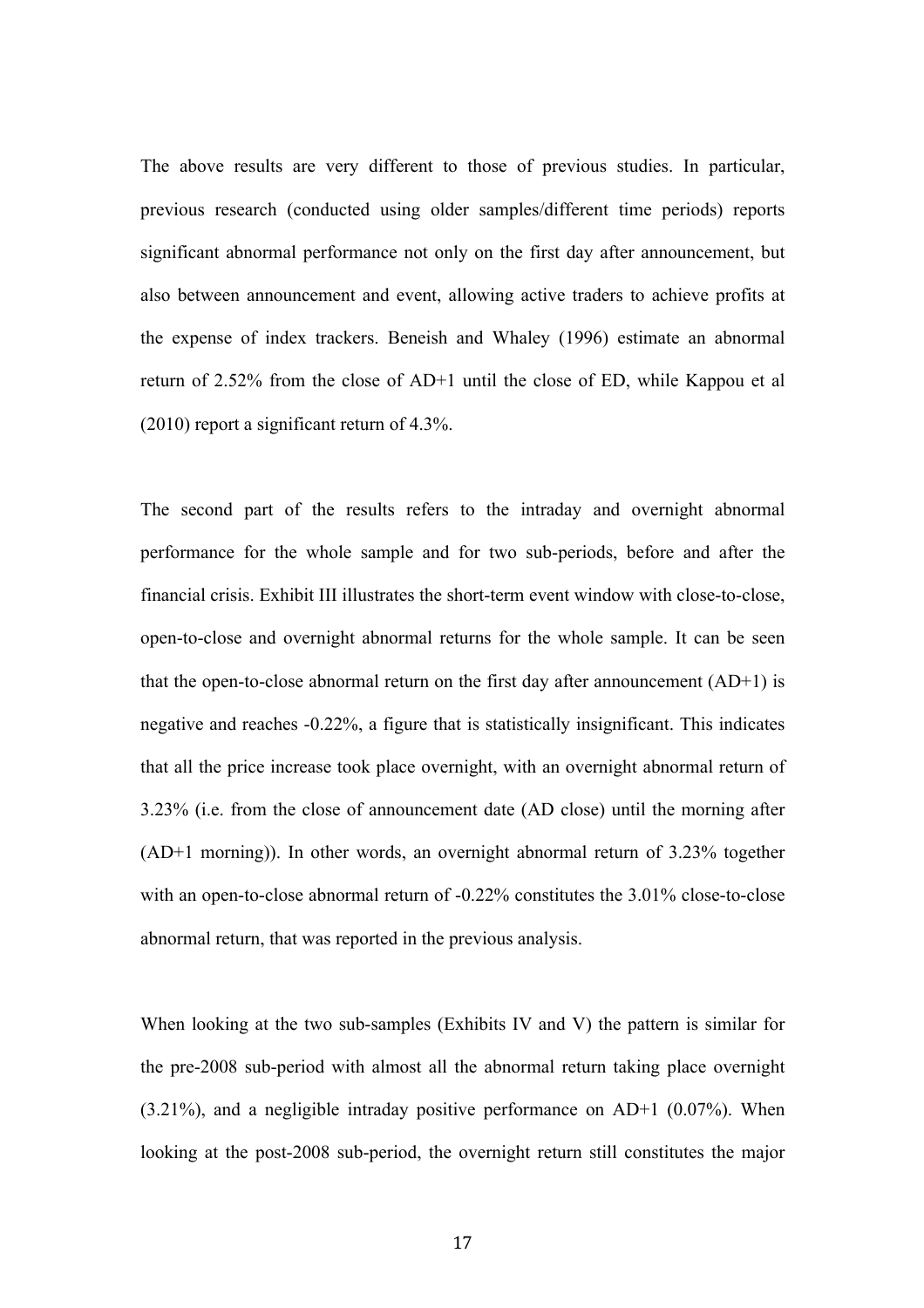part of the abnormal return (3.25%) but this time with a significant intraday price reversal on AD+1 (-0.62%). All the above indicate important evidence of market efficiency and negligible tradable profits on the first day following announcement.

When looking at each of the dates beyond AD+1, the close-to-close abnormal performance although insignificant for the whole sample (Exhibit III), is positive for the pre-2008 sample and negative for the post-2008 sample. Moreover, the close-toclose average cumulative abnormal returns (CARs) from AD+2 until AD+7 presented in Exhibit VI confirm that firm performance beyond AD+1 and before ED was significantly positive for the pre-2008 period, whereas it was negative and insignificant for the post-2008 period. This is an important finding and indicates that the S&P Game has become less popular after the crisis, and it is not causing further price pressures following announcement. Furthermore, the calculation of overnight and open-to-close abnormal returns confirms that the strategy of simply buying the added stock in the morning following the announcement date and selling it at the close of business of the event date does not generate any significant returns any longer.

The final date, which is of particular interest, is the event date (ED), as stocks have historically experienced price pressure specifically because of index fund rebalancing. In previous studies, the abnormal return of this date was always statistically significant (e.g. 1.67% reported by Beneish and Whaley (1996) and 2.18% by Kappou et al (2010)) and in fact, there was evidence that trading pressure was taking place over the last 5 minutes of the trading day (see Kappou et al, 2010). The results of this study show not only that the overall level of the close-to-close abnormal return for the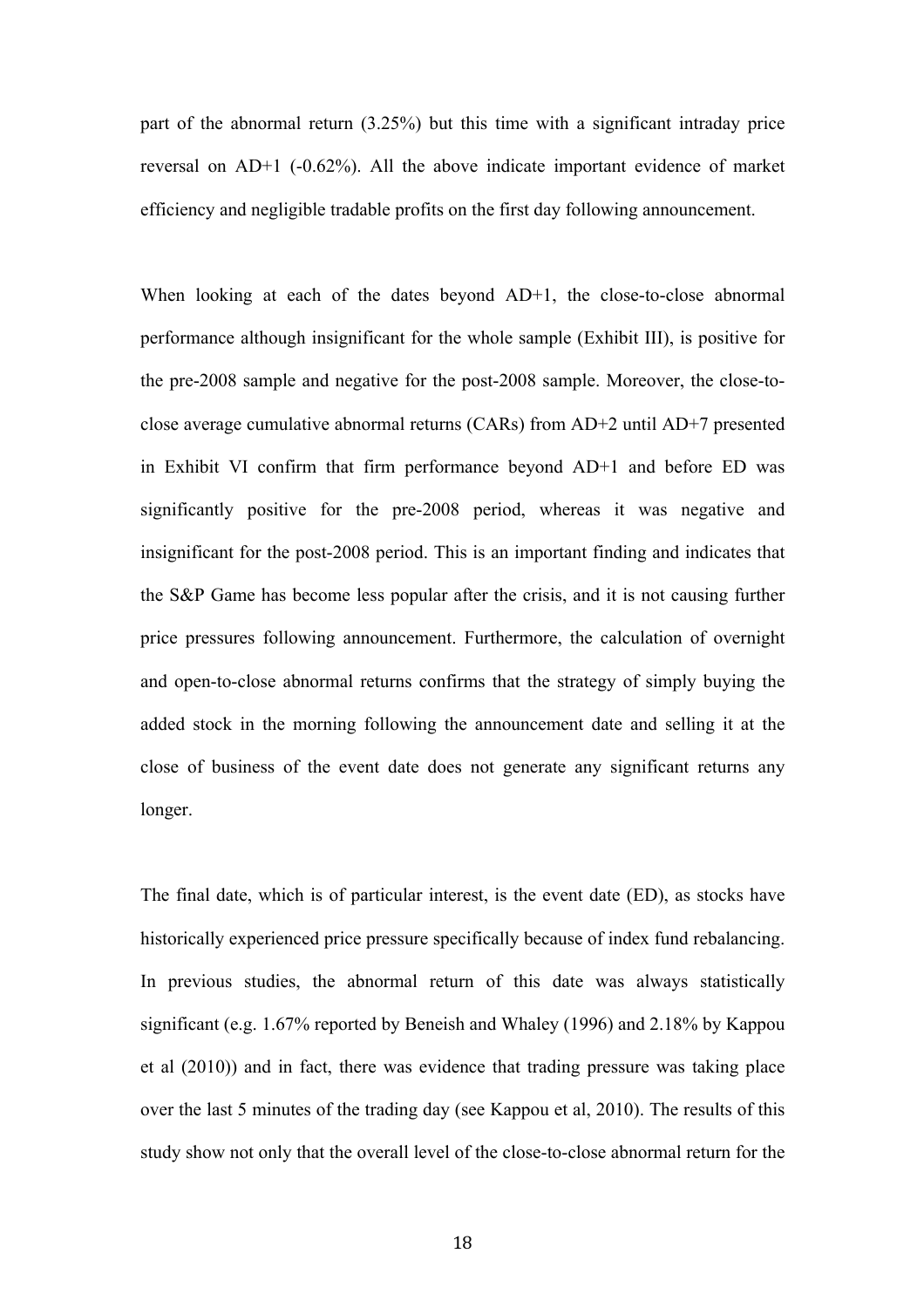event date has diminished in absolute terms relative to previous studies (0.53% as shown in Exhibit III), but also that it is statistically significant and positive in the pre-2008 period (just under 1% as shown in Exhibit IV) and statistically insignificant and negligible in the post-2008 period (-0.10%, as shown in Exhibit V). In other words, a negligible close-to-close abnormal return during the event date for the post-2008 sample provides evidence of smoother rebalancing mechanisms by banks' program trading desks, and indicates that passive end-investors are not affected from the price pressures of the rebalancing orders that goes into the closing auction.

To summarize the findings, the above analysis argues about i) increased market efficiency (as the positive and significant overnight return from AD close to AD+1 is non tradable, and there is only a mild correction the day after), ii) reduced interest in the "S&P" game by active traders (since the abnormal returns during the days between the morning of AD+1 and ED are low and no longer statistically significant) and iii) improved, smoother rebalancing mechanisms and better execution algorithms by banks' client facing desks on behalf of passive investors, but only for the postfinancial crisis sample (due to the insignificant and non-existent abnormal returns on the event date). The third finding is of great importance as it could also support the argument that the post-crisis regulatory framework, may have helped to an extent in achieving better services for passive investors. In particular, the imposed restrictions on banks' balance sheets may have prevented banks from taking large trading bets and may have removed potential conflicts of interest between banks' orders and client orders (execution orders), during rebalancing periods.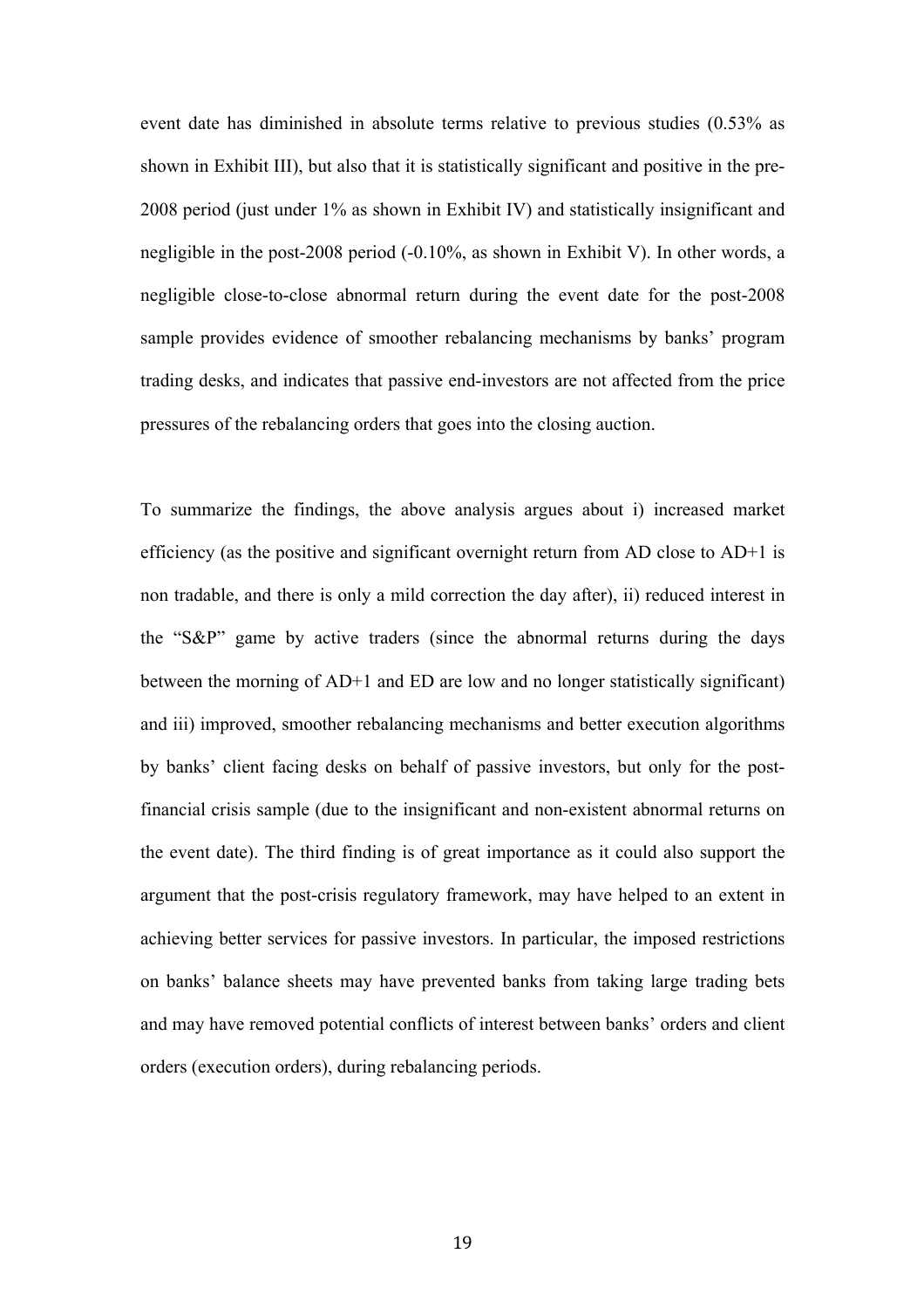The final part of this study refers to the effects of the inflated added stocks on index performance. These effects are not reflected in the reported index value, as the price increase is realized before each firm becomes an index member. They can be considered as a hidden re-balancing cost, that negatively affects passive index performance through time.

The extent to which each added stock inflates the S&P 500 can be calculated by using the firms' overall abnormal performance from the announcement date until the date of event, adjusted by the relative market capitalization of the firm versus that of the index at the time of inclusion. Market capitalization data are collected from Reuters for all firms in the sample, and are used to estimate the weight of each added company to the overall index at the time of inclusion. Exhibit VII shows that the average index increase on an annual basis over the period of 2002-2013 is just under 10 basis points per year, indicating a minor effect on long-term index performance. When looking at the two subsamples (Exhibit VIII), the average annual cost drops by more than half over the post crisis sub-period, providing further evidence of market efficiency and better index rebalancing services for passive clients.

#### **Concluding Remarks**

For the last decade, the rapid increase in the efficiency, liquidity and transparency of financial markets, the more-informed index fund managers, and the post-crisis scrutiny of financial transactions and regulatory restrictions, have changed the abnormal return patterns of the added stocks around S&P 500 index re-composition events. This study focuses on close-to-close, intraday and overnight abnormal returns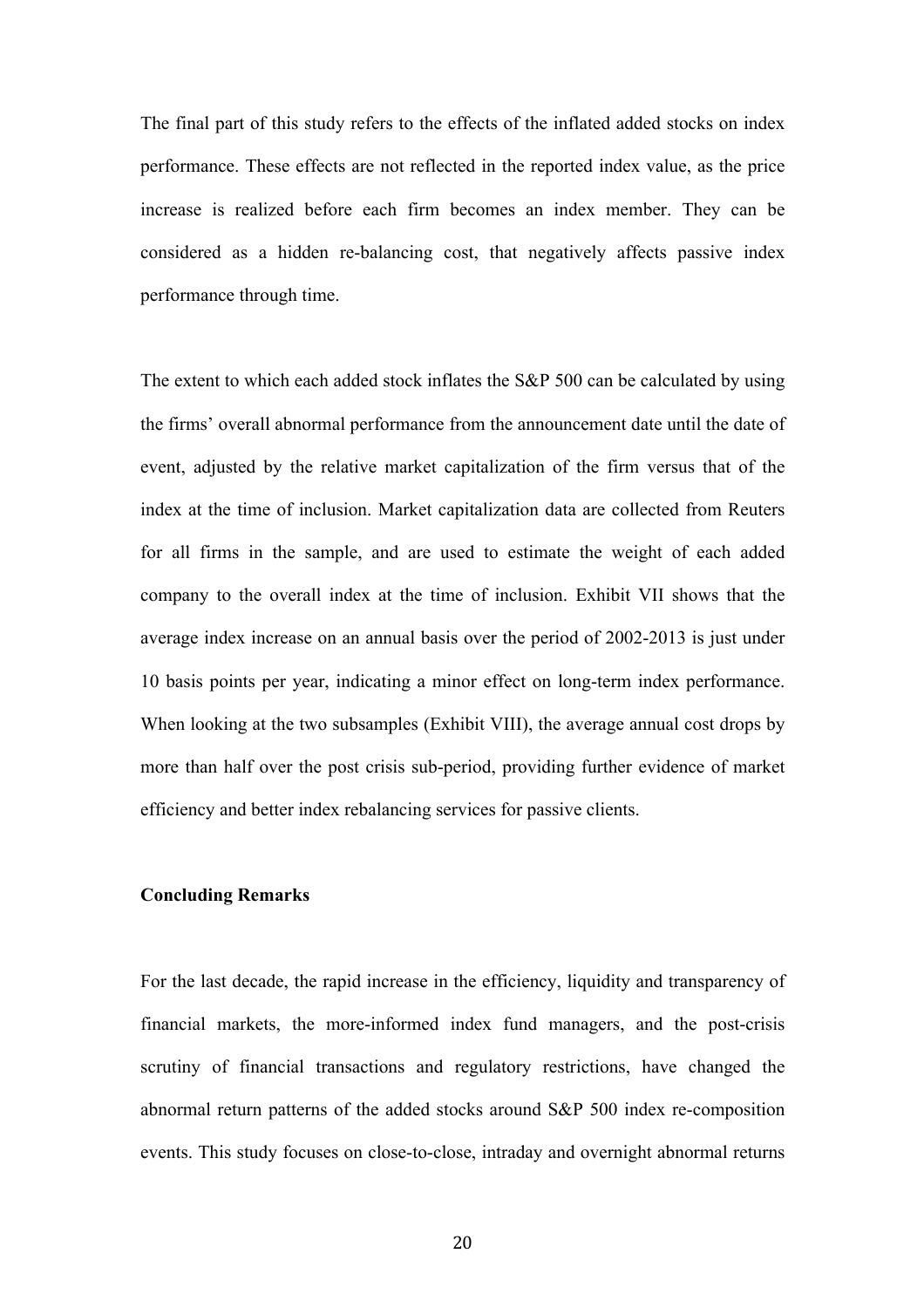to ascertain i) whether there are tradable profits available to active traders ii) whether a better market information, a more effective order execution or the post-crisis regulatory framework may have improved trading behavior and bank's client services during index rebalancing periods and iii) what is the overall index inflation caused by the newly added stocks. The results show that passive investors are currently much better serviced with a minimum impact on their portfolio performance.

In particular, the results show for the first time that there are no available tradable abnormal returns between announcement and event apart from the effective date. When looking at the post 2008 subsample, the abnormal returns on the effective date are insignificant, indicating that portfolio rebalancing does not cause any price shocks, and hence passive end-investors are better serviced. Overall, the rebalances inflate the index only by 9 basis points per year. Lastly, the long-term performance of the added stocks indicates a full price reversal, discarding all theories regarding permanent price pressure, valuable information content in S&P 500 re-compositions and any privileges for index member firms.

Although the strategy of trading index re-balances and in particular, those of the S&P 500, represents only a very small fraction of the current global proprietary trading business, its effectiveness can be easily quantified and was analyzed extensively in this study; however, the magnitude by which the new market developments and regulatory framework will impact the remaining, more advanced segments of the proprietary sector, will only become known overtime…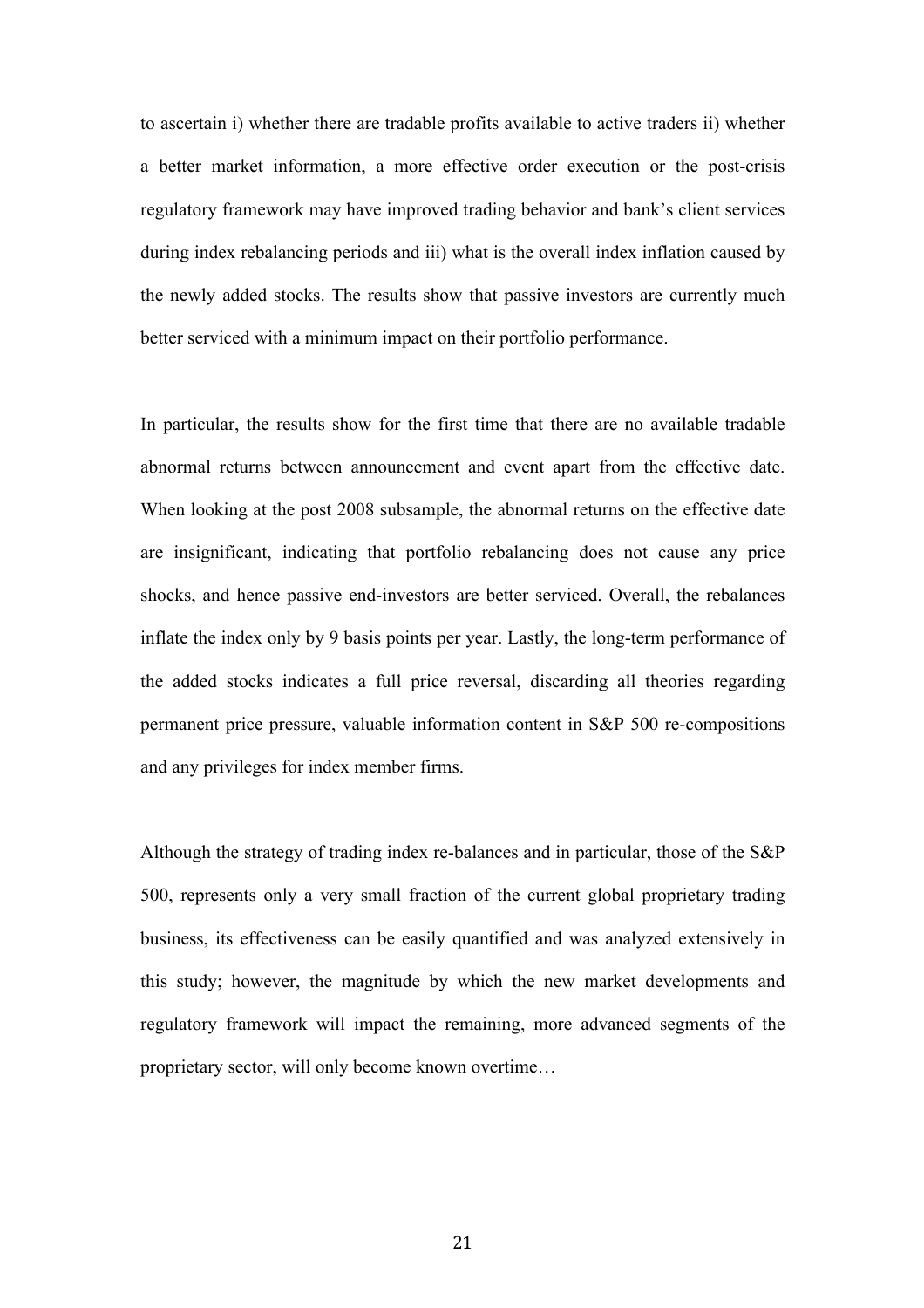#### **References**

Amihud Y. and Mendelson H. (1987) "Trading Mechanisms and Stock Returns: An Empirical Investigation". *Journal of Finance* 42, (3), pp. 533-553.

Beneish M. and Gardner J. (1995) "Information Costs and Liquidity Effects from Changes in the Dow Jones Industrial Average List." *Journal of Financial and Quantitative Analysis* 30, (1), pp. 135-157.

Beneish M. and Whaley R. (1996) "An Anatomy of the "S&P Game": The Effects of Changing the Rules." *Journal of Finance* 51, (5), pp. 1909-1930.

Beneish M. and Whaley R. (1997) "A Scorecard from the S&P Game: Can I Play?" *Journal of Portfolio Management* 23, (2), pp. 16-23.

Beneish M. and Whaley R. (2002) "S&P 500 Index Replacements: A New Game in Town." *Journal of Portfolio Management* 29, (1), pp. 51-60.

Chakrabarti R., Huang W., Jayaraman N. and Lee J. (2002) "The Index effect on Stock Prices and Trading Volumes: International Evidence." *Working Paper Series*, Georgia Tech Center for International Business Education and Research, *2002- 2003.*

Chen H., Noronha G. and Singal V. (2004) "The Price Response to the S&P 500 Additions and Deletions: Evidence of Asymmetry and a New Explanation." *Journal of Finance* 59, (4), pp. 1901-1929.

Cusick P. (2002) "Price effects of Addition or Deletion from the Standard and Poor's 500 Index: Evidence of Increasing Market Efficiency." *Financial Markets, Institutions and Instruments* 11, (4), pp. 349-383.

Deininger C., Kaserer C. and Roos S. (2000) "Stock Price Effects associated with Index Replacements in Germany." *Working Paper No 7*, Free University of Bozen-Bolzano.

Denis D., McConnell J., Ovtchinnikov A. and Yu Y. (2003) "S&P 500 Index Additions and Earnings Expectations." *Journal of Finance* 58, (5), pp. 1821-1840.

Dhillon U. and Johnson H. (1991) "Changes in the Standard and Poor's 500 List." *Journal of Business* 64, (1), pp. 75-85.

Doeswijk R. (2005) "The Index Revision Party." *International Review of Financial Analysis* 14, (1), pp. 93-112.

Edmister R., Graham S. and Pirie W. (1994) "Excess Returns of Index Replacement Stocks: Evidence of Liquidity and Substitutability." *Journal of Financial Research* 17, (3), pp. 333-346.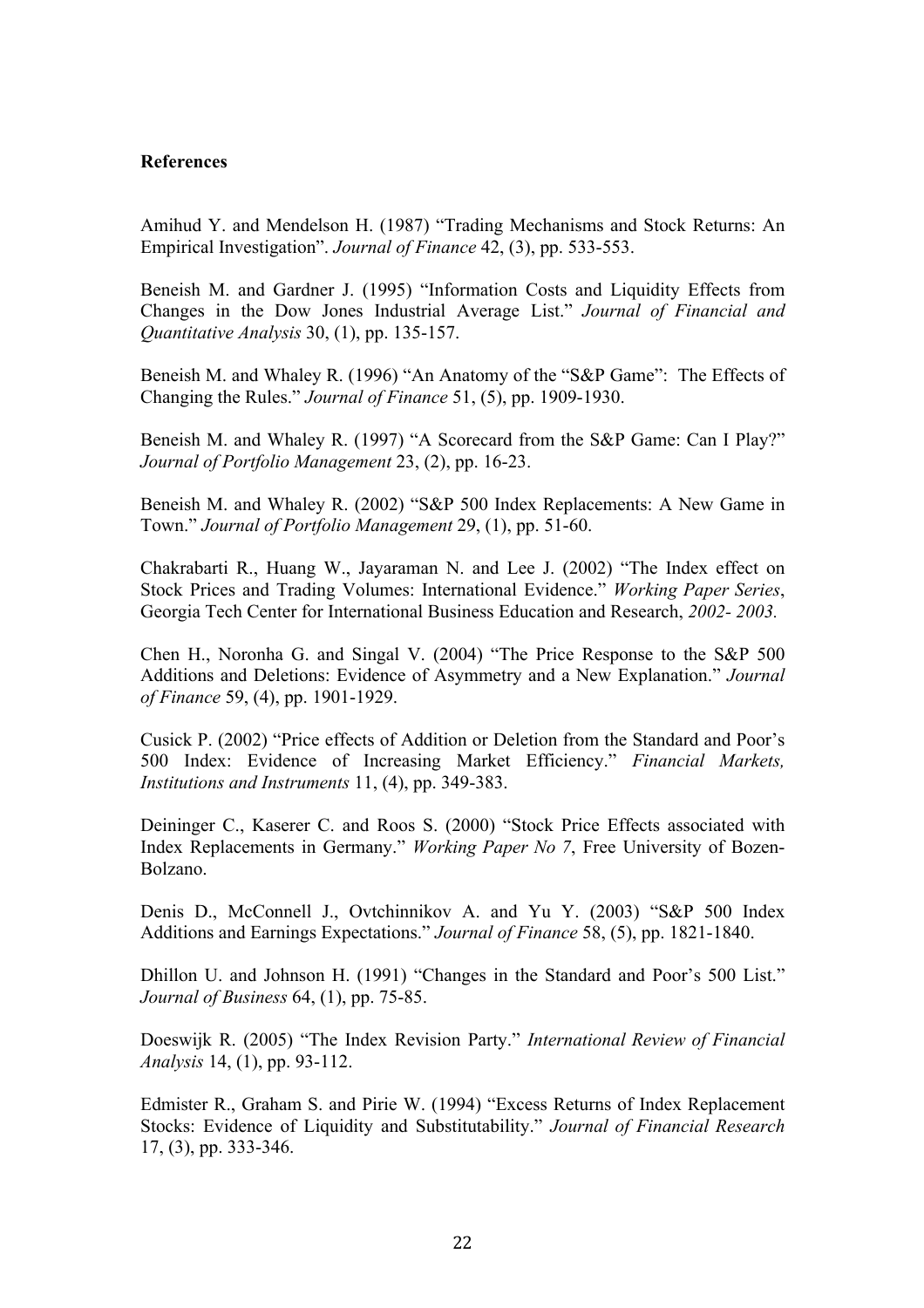Edmister R., Graham S. and Pirie W. (1996) "Trading Cost Expectations: Evidence from S&P 500 Index Replacement Stock Announcements." *Journal of Economics and Finance* 20, (2), pp. 75-85.

Erwin G. and Miller J. (1998) "The Liquidity Effects Associated with Addition of a Stock to the S&P 500 Index: Evidence from Bid/Ask Spreads." *The Financial Review* 33, pp. 131-146.

Goetzmann W. and Garry M. (1986) "Does Delisting Affect Stock Price?" *Financial Analyst Journal* 42, (2), pp. 64-69.

Harris L. and Gurel E. (1986) "Price and Volume Effects Associated with Changes in the S&P 500 List: New Evidence for the Existence of Price Pressures." *Journal of Finance* 41, (4), pp. 815-829.

Jacques W. (1988) "The S&P 500 Membership Anomaly, or Would You Join this Club?" *Financial Analyst Journal* 44, (6), pp. 73-75.

Jain P. (1987) "The Effect on Stock Price of Inclusion or Exclusion from the S&P 500." *Financial Analysts Journal* 43, (1), pp. 58-65.

Kappou K., Brooks C. and Ward C.W. (2010) "The S&P 500 index effect reconsidered: Evidence from overnight and intraday stock price performance and volume." *Journal of Banking and Finance* 34, (1), pp. 116-126.

Kappou K. and Oikonomou I. (2016) "Is there a Gold Social Seal? The Financial Effects of Additions to and Deletions from Social Stock Indices*." Journal of Business Ethics* 133, (3), pp. 533-552.

Kaul A., Mehrotra V. and Morck R. (2000) "Demand Curves For Stocks Do Slope Down: New Evidence From An Index Weights Adjustment." *Journal of Finance* 55, (2), pp. 893-912.

Kim S. (2013) "The Timing of Opening Trades and Pricing Errors". *Financial Management,* 42, (3), pp. 503-516.

Lamoureux C. and Wansley J. (1987) "Market Effects of Changes in the Standard and Poor's 500 Index." *The Financial Review* 22, (1), pp. 53- 69.

Liu S. (2006) "The Impacts of Index Rebalancing and their Implications: Some New Evidence from Japan." *Journal of International Financial Markets, Institutions and Money* 16, (3), pp. 246-269.

Madhavan A. (2003) "The Russell Reconstitution Effect." *Financial Analysts Journal* 59, (4), pp. 51-64.

Malkiel B. and Radisich A. (2001) "The Growth of Index Funds and the Pricing of Equity Securities." *Journal of Portfolio Management* 27, (2), pp. 9 -21.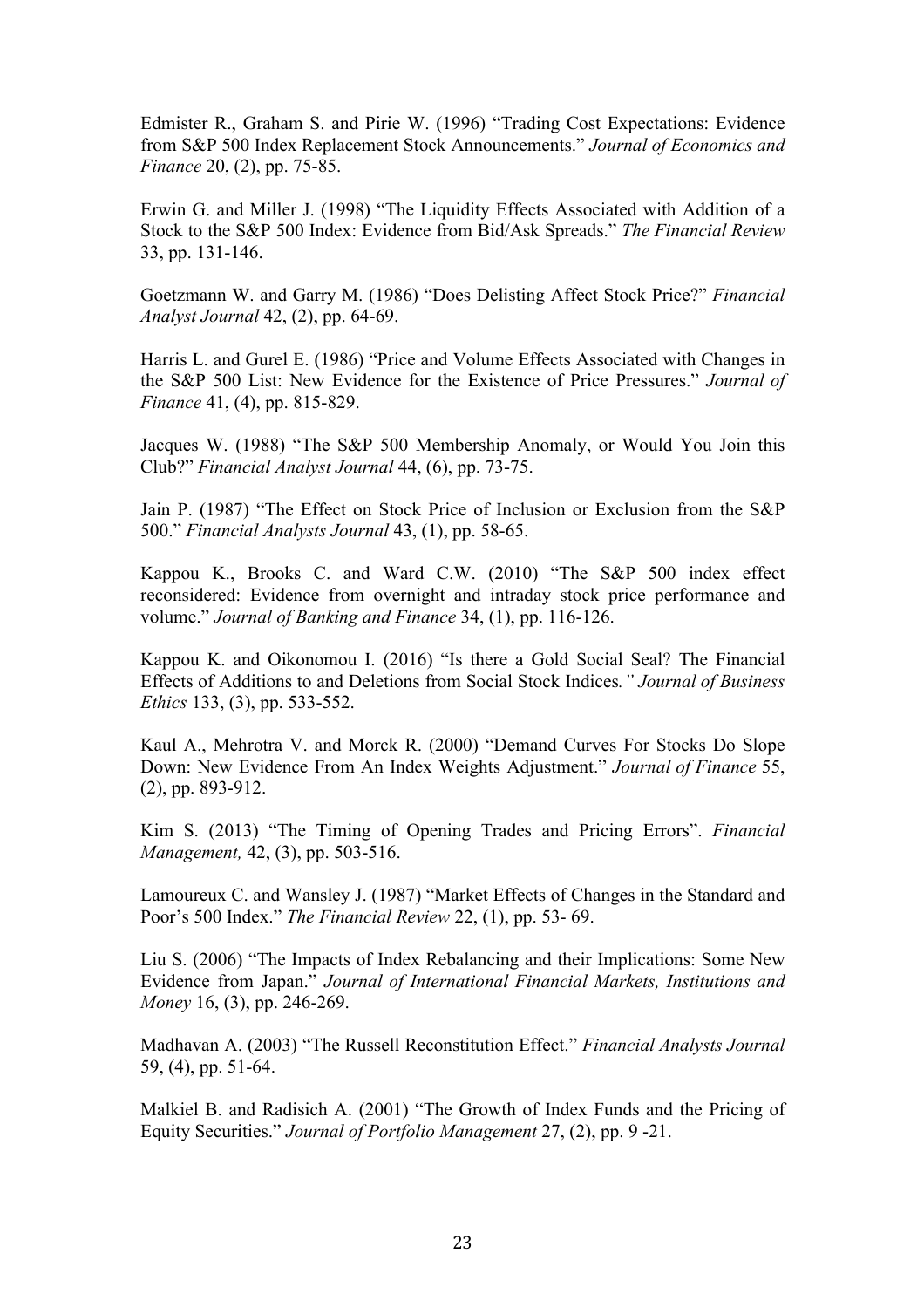Mazouz K. and Saadouni B. (2007) "The price effects of FTSE 100 index revision: what drives the long-term abnormal return reversal?" Applied Financial Economics 17, (6), pp. 501-510.

Pruitt S. and Wei J. (1989) "Institutional Ownership and Changes in the S&P 500." *Journal of Finance* 44, (2), pp. 509-513.

Shleifer A. (1986) "Do Demand Curves for Stocks Slope Down?" *Journal of Finance* 41, (3), pp. 579-590.

Stoll H. and Whaley R. (1990) " Stock Market Structure and Volatility." *Review of Financial Studies* 3, (1), pp. 37-71.

Woolridge R. and Ghosh C. (1986) "Institutional Trading and Security Prices: The Case of Changes in the Composition of the S&P 500 Index." *Journal of Financial Research* 9, (1), pp. 13- 24.

Wurgler J. and Zhuravskaya E. (2002) "Does Arbitrage Flatten Demand Curves for Stocks?" *Journal of Business* 75, (4), pp. 583-608.

| <b>Date</b>  | <b>Abnormal Return</b> | t-statistic |
|--------------|------------------------|-------------|
| <b>AD-15</b> | 0.10%                  | 0.62        |
| <b>AD-14</b> | -0.03%                 | $-0.18$     |
| AD-13        | $-0.01%$               | $-0.07$     |
| <b>AD-12</b> | 0.10%                  | 0.80        |
| AD-11        | $-0.06%$               | $-0.46$     |
| AD-10        | $-0.24%$               | $-1.75$     |
| $AD-9$       | $-0.20%$               | $-1.43$     |
| AD-8         | 0.29%                  | 1.67        |
| <b>AD-7</b>  | $-0.03%$               | $-0.06$     |
| $AD-6$       | 0.18%                  | 0.97        |
| AD-5         | 0.08%                  | 0.49        |
| AD-4         | 0.36%                  | $2.39*$     |
| $AD-3$       | 0.06%                  | 0.45        |
| <b>AD-2</b>  | 0.07%                  | 0.51        |
| $AD-1$       | 0.02%                  | 0.13        |
| AD           | $-0.15%$               | $-1.02$     |
| $AD+1$       | 3.01%                  | 15.93*      |
| $AD+2$       | 0.14%                  | 0.89        |
| $AD+3$       | $-0.08%$               | $-0.50$     |
| $AD+4$       | 0.06%                  | 0.30        |
| AD+5         | 0.25%                  | 1.18        |
| $AD+6$       | $-0.08%$               | $-0.34$     |

Exhibit I: Average Abnormal Firm Performance upon inclusion –short-term event window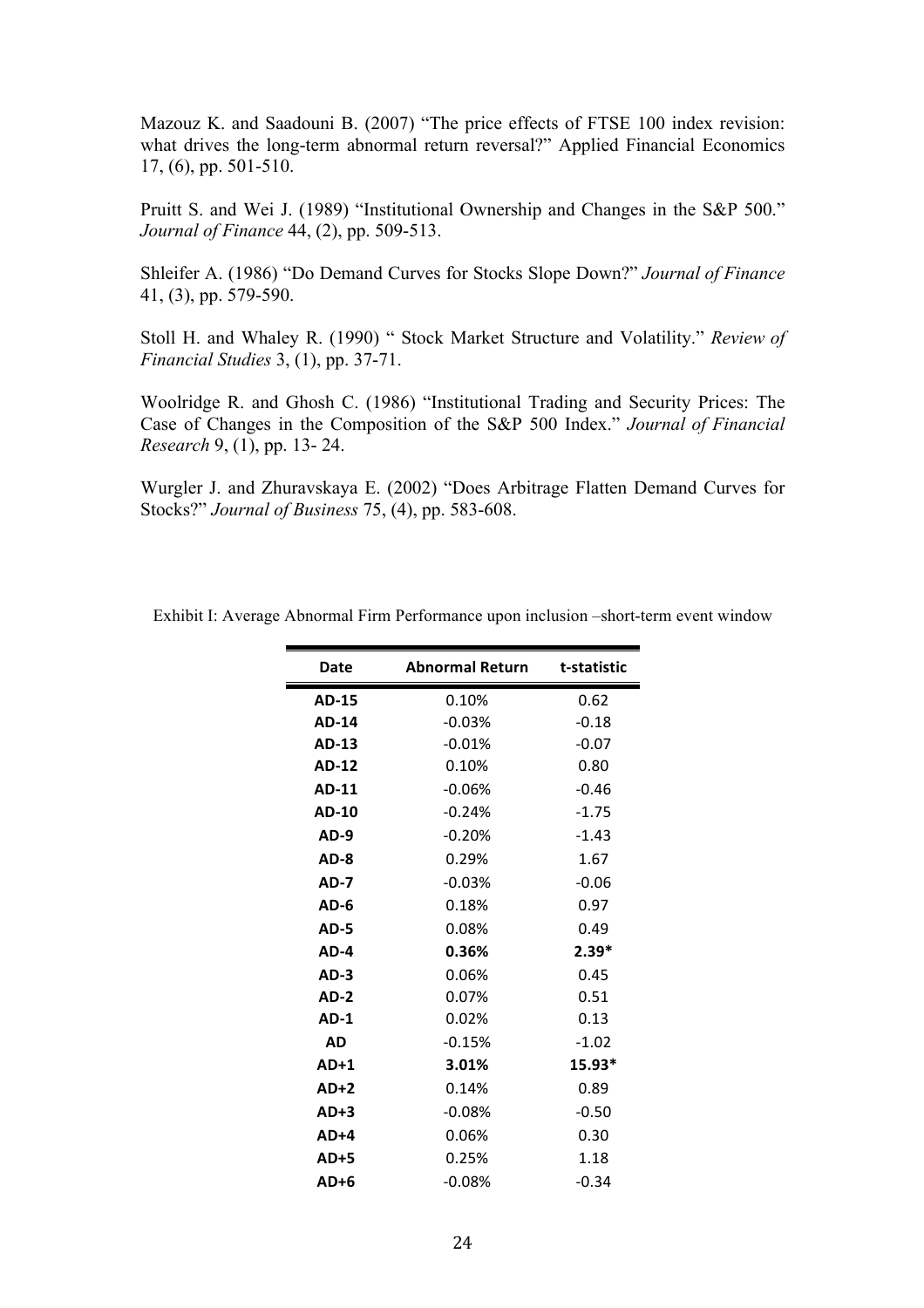| <b>AD+7</b>  | 0.39%    | 0.96     |
|--------------|----------|----------|
| ED           | 0.53%    | $2.86*$  |
| ED+1         | $-0.26%$ | $-1.73$  |
| ED+2         | $-0.22%$ | $-1.58$  |
| $ED+3$       | $-0.26%$ | $-1.79$  |
| ED+4         | $-0.26%$ | $-1.99*$ |
| <b>ED+5</b>  | $-0.18%$ | $-1.24$  |
| $ED+6$       | $-0.23%$ | $-1.68$  |
| <b>ED+7</b>  | 0.02%    | 0.17     |
| $ED+8$       | $-0.07%$ | $-0.45$  |
| $ED+9$       | $-0.17%$ | $-1.30$  |
| ED+10        | $-0.17%$ | $-1.10$  |
| ED+11        | $-0.13%$ | $-0.88$  |
| $ED+12$      | $-0.30%$ | $-2.09*$ |
| $ED+13$      | $-0.24%$ | $-1.63$  |
| ED+14        | $-0.05%$ | $-0.39$  |
| ED+15        | $-0.11%$ | $-0.85$  |
| ED+16        | $-0.03%$ | $-0.20$  |
| ED+17        | $-0.11%$ | $-0.89$  |
| ED+18        | $-0.21%$ | $-1.86$  |
| $ED+19$      | 0.11%    | 0.73     |
| <b>ED+20</b> | $-0.02%$ | $-0.15$  |

Notes: An asterisk denotes statistical significance at 5% level or above.



Exhibit II: Cumulative average abnormal long-term firm performance upon inclusion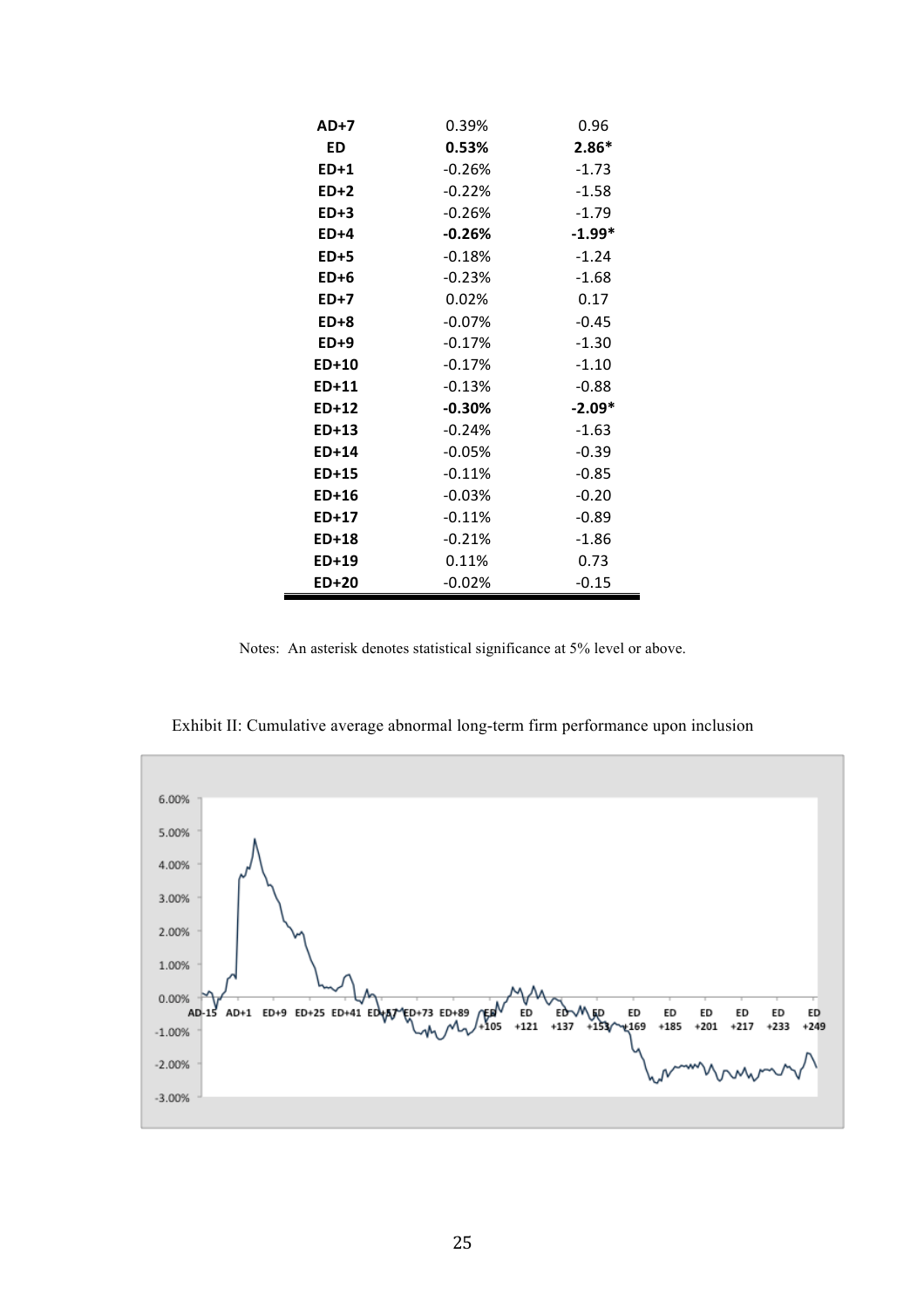| Whole sample<br>period   | <b>AD</b> | $AD+1$   | $AD+2$ | $AD+3$    | $AD+4$   | $AD+5$ | $AD+6$   | $AD+7$ | <br>ED  |
|--------------------------|-----------|----------|--------|-----------|----------|--------|----------|--------|---------|
| <b>Close to Close AR</b> | $-0.15%$  | 3.01%    | 0.14%  | $-0.08\%$ | 0.06%    | 0.25%  | $-0.08%$ | 0.39%  | 0.53%   |
| t-statistic              | $-1.02$   | $15.93*$ | 0.89   | $-0.50$   | 0.30     | 1.18   | $-0.34$  | 0.96   | $2.86*$ |
| <b>Open to Close AR</b>  | $-0.12%$  | $-0.22%$ | 0.09%  | 0.03%     | 0.14%    | 0.18%  | $-0.55%$ | 0.21%  | 0.08%   |
| t-statistic              | $-0.95$   | $-1.61$  | 0.58   | 0.23      | 0.75     | 0.70   | $-1.82$  | 0.53   | 0.43    |
| <b>Overnight AR</b>      | $-0.03%$  | 3.23%    | 0.05%  | $-0.12%$  | $-0.08%$ | 0.08%  | 0.47%    | 0.19%  | 0.45%   |
| t-statistic              | $-0.31$   | $25.09*$ | 0.68   | $-1.14$   | $-0.84$  | 0.66   | $2.42*$  | 1.26   | $4.87*$ |

Exhibit III: Close-to-close, open-to-close and overnight abnormal returns, whole sample

Notes: An asterisk denotes statistical significance at 5% level or above.

| Exhibit IV: Close-to-close, open-to-close and overnight abnormal returns, 2002- October |  |
|-----------------------------------------------------------------------------------------|--|
| 2008 sub-period                                                                         |  |

| <b>Pre-Oct 2008</b><br>sub-period | AD       | $AD+1$   | $AD+2$ | $AD+3$   | $AD+4$   | $AD+5$ | $AD+6$   | $AD+7$ | $\ddotsc$ | <b>ED</b> |
|-----------------------------------|----------|----------|--------|----------|----------|--------|----------|--------|-----------|-----------|
| Close to Close AR                 | $-0.19%$ | 3.28%    | 0.28%  | 0.20%    | 0.34%    | 0.56%  | 0.07%    | 0.59%  |           | 0.96%     |
| t-statistic                       | $-0.96$  | $14.26*$ | 1.46   | 1.02     | 1.18     | 1.83   | 0.22     | 0.97   |           | $4.19*$   |
| Open to Close AR                  | $-0.06%$ | 0.07%    | 0.12%  | 0.30%    | 0.39%    | 0.46%  | $-0.52%$ | 0.29%  |           | 0.44%     |
| t-statistic                       | $-0.38$  | 0.37     | 0.64   | 1.62     | 1.54     | 1.30   | $-1.18$  | 0.48   |           | 1.88      |
| <b>Overnight AR</b>               | $-0.14%$ | 3.21%    | 0.16%  | $-0.10%$ | $-0.05%$ | 0.10%  | 0.59%    | 0.31%  |           | 0.52%     |
| t-statistic                       | $-0.84$  | $21.49*$ | 1.52   | $-0.79$  | $-0.39$  | 0.67   | $2.04*$  | 1.39   |           | $4.29*$   |

Notes: An asterisk denotes statistical significance at 5% level or above.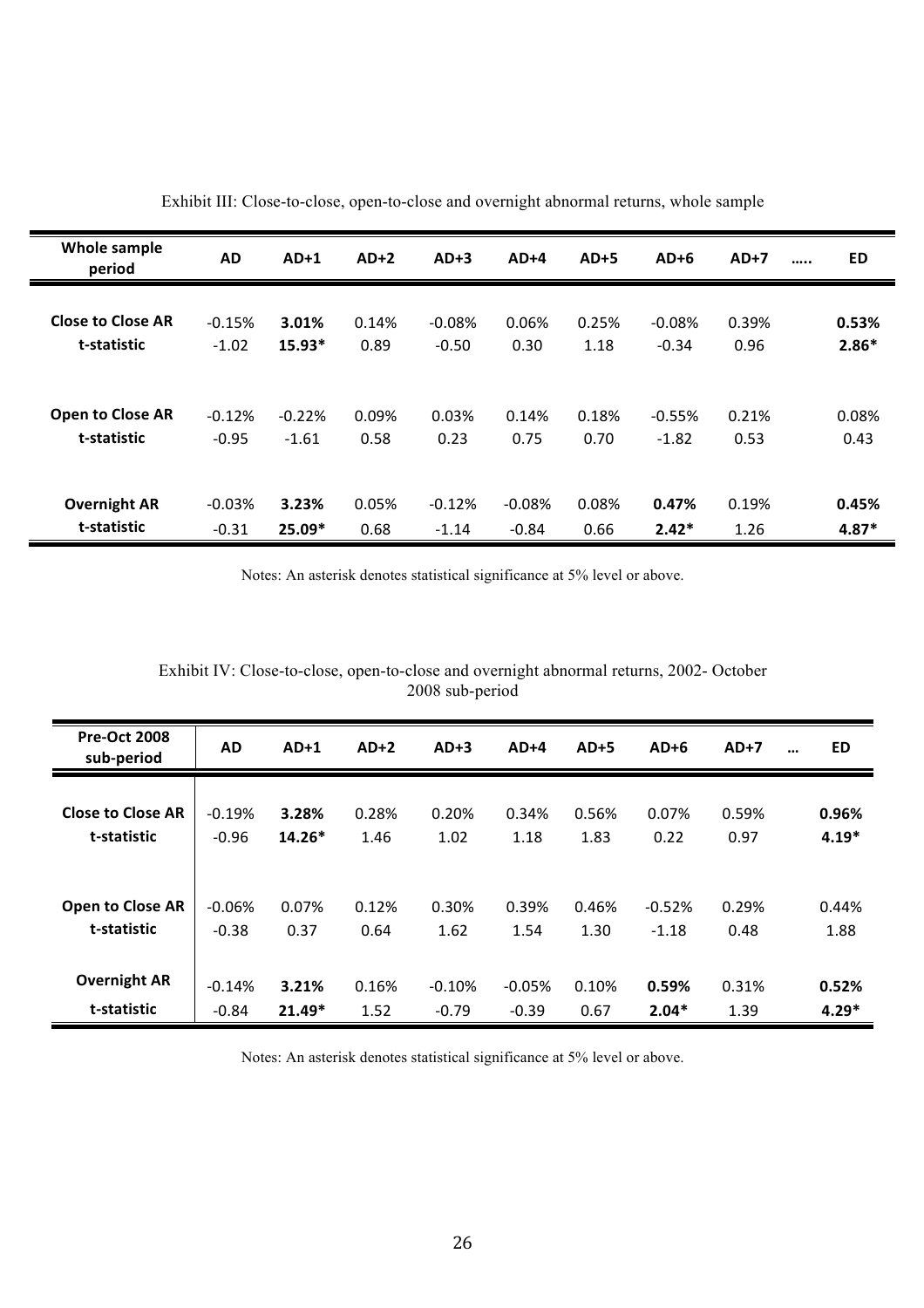| Post-Oct 2008 sub-<br>period | AD.      | $AD+1$   | $AD+2$   | $AD+3$   | $AD+4$   | $AD+5$   | $AD+6$   | $AD+7$ | ED<br>$\cdots$ |
|------------------------------|----------|----------|----------|----------|----------|----------|----------|--------|----------------|
| <b>Close to Close AR</b>     | $-0.09%$ | 2.63%    | $-0.03%$ | $-0.41%$ | $-0.21%$ | $-0.10%$ | $-0.30%$ | 0.11%  | $-0.10%$       |
| t-statistic                  | $-0.41$  | $8.34*$  | $-0.10$  | $-1.53$  | $-0.80$  | $-0.34$  | $-0.85$  | 0.22   | $-0.34$        |
| <b>Open to Close AR</b>      | $-0.20%$ | $-0.62%$ | 0.05%    | $-0.27%$ | $-0.09%$ | $-0.15%$ | $-0.59%$ | 0.10%  | $-0.45%$       |
| t-statistic                  | $-1.02$  | $-3.05*$ | 0.21     | $-1.15$  | $-0.34$  | $-0.41$  | $-1.61$  | 0.20   | $-1.42$        |
| <b>Overnight AR</b>          | 0.11%    | 3.25%    | $-0.08%$ | $-0.14%$ | $-0.11%$ | 0.05%    | 0.29%    | 0.02%  | 0.35%          |
| t-statistic                  | 0.74     | $14.28*$ | $-0.77$  | $-0.83$  | $-0.76$  | 0.26     | 1.33     | 0.10   | $2.42*$        |

Exhibit V: Close-to-close, open-to-close and overnight abnormal returns, October 2008- November 2013 sub-period

Notes: An asterisk denotes statistical significance at 5% level or above.

|                      | Close to<br>Close<br>AR on AD+1 | <b>Close to Close</b><br>CAR,<br>$AD+2$ to $AD+7$ | Close to close<br>AR on ED |
|----------------------|---------------------------------|---------------------------------------------------|----------------------------|
| <b>Whole Sample</b>  | 3.01%                           | 0.23%                                             | 0.53%                      |
| t-statistic          | $15.93*$                        | 0.98                                              | $2.86*$                    |
| <b>Pre-Oct 2008</b>  |                                 |                                                   |                            |
| sub-period           | 3.28%                           | 0.87%                                             | 0.96%                      |
| t-statistic          | $14.26*$                        | $3.17*$                                           | $4.19*$                    |
| <b>Post-Oct 2008</b> |                                 |                                                   |                            |
| sub-period           | 2.63%                           | $-0.57\%$                                         | $-0.10%$                   |
| t-statistic          | $8.34*$                         | $-1.49$                                           | $-0.34$                    |

### Exhibit VI: Summary of rebalancing effect

Notes: An asterisk denotes statistical significance at 5% level or above.